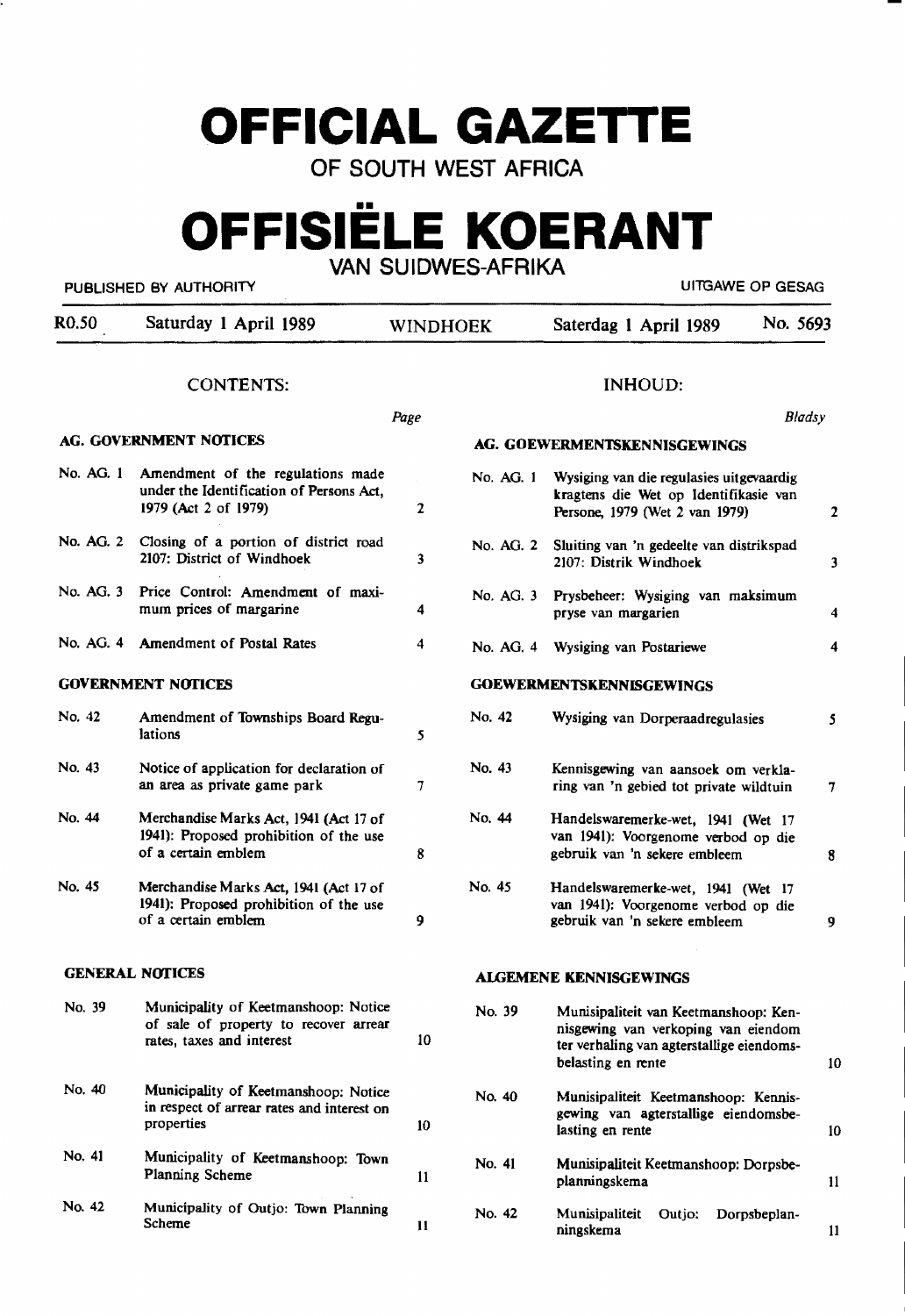| No. 43 | City of Windhoek: Permanent closing<br>of Portion 1 of Erf 1245 Von Boden-<br>hausen Street, Pionierspark                                           | 12 | No. 43 | Stad Windhoek: Permanente sluiting<br>van Gedeelte 1 van Erf 1245 Von Boden-<br>hausenstraat, Pionierspark                                                      | 12 |
|--------|-----------------------------------------------------------------------------------------------------------------------------------------------------|----|--------|-----------------------------------------------------------------------------------------------------------------------------------------------------------------|----|
| No. 44 | City of Windhoek: Permanent closing<br>of Portion 1 of Erf 3081, Windhoek                                                                           | 12 | No. 44 | Stad Windhoek: Permanente sluiting<br>van Gedeelte 1 van Gedeelte 1 van Pu-<br>blieke Oop Ruimte Erf 3081, Windhoek                                             | 12 |
| No. 45 | Municipality of Windhoek: Windhoek<br>Amendment Scheme No. 10                                                                                       | 13 | No. 45 | Munisipaliteit Windhoek:<br>Windhoek<br>Wysigingskema No. 10                                                                                                    | 13 |
| No. 46 | Municipality of Grootfontein: Correc-<br>tion Notice                                                                                                | 14 | No. 46 | Munisipaliteit Grootfontein: Verbete-<br>ringskennisgewing                                                                                                      | 14 |
| No. 47 | Municipality of Omaruru: Omaruru<br>Amendment Scheme No. 1                                                                                          | 14 | No. 47 | Munisipaliteit Omaruru: Omaruru Wy-<br>sigingskema No. 1                                                                                                        | 14 |
| No. 48 | Municipality of Swakopmund: Swakop-<br>mund Amendment Scheme No. 3                                                                                  | 15 | No. 48 | Munisipaliteit Swakopmund: Swakop-<br>mund Wysigingskema No. 3                                                                                                  | 15 |
| No. 49 | Summerdown Township: Deproclama-<br>tion                                                                                                            | 15 | No. 49 | Summerdown Dorp: Deproklamasie                                                                                                                                  | 15 |
| No. 50 | Peri-Urban Development Board: Rates<br>and Taxes outstanding five years and<br>longer                                                               | 16 | No. 50 | Raad vir Buitestedelike Ontwikkeling:<br>Eiendomsbelasting uitstaande vyf jaar<br>en langer                                                                     | 16 |
| No. 51 | Central Revenue Fund: Statement of<br>Expenditure for the period 1 April 1988<br>to 31 January 1989. Department of<br>Finance, Windhoek             | 17 | No. 51 | Sentrale Inkomstefonds: Staat van Uit-<br>gawe vir die tydperk 1 April 1988 tot 31<br>Januarie 1989. Departement van Finan-<br>sies, Windhoek                   | 17 |
| No. 52 | Central Revenue Fund: Statement of<br>Revenue collected during the period 1<br>April 1988 to 31 January 1989. Depart-<br>ment of Finance, Windhoek. | 18 | No. 52 | Sentrale Inkomstefonds: Staat van In-<br>komste ingevorder gedurende die tyd-<br>perk 1 April 1988 tot 31 Januarie 1989.<br>Departement van Finansies, Windhoek | 18 |

## **A.G .. Government Notices**

## **A.G. Goewermentskennisgewings**

#### OFFICE OF THE ADMINISTRATOR-GENERAL FOR THE **TERRITORY** OF SOUTH WEST **AFRICA**

No. AG. 1 1989

AMENDMENT OF THE REGULATIONS MADE UNDER THE IDENTIFICATION OF PERSONS ACT, 1979 (ACT 2 OF 1979)

The Administrator-General has under section 8 of the Identification of Persons Act, 1979 (Act 2

#### **KANTOOR VAN** DIE ADMINISTRATEUR-GENERAAL VIR DIE GEBIED **SUIDWES-AFRIKA**

No. AG. 1 1989

#### WYSIGING VAN DIE REGULASIES UITGE-VAARDIG KRAGTENS DIE WET OP IDEN-TIFIKASIE VAN PERSONE, 1979 (WET 2 VAN 1979)

Die Administrateur-generaal het kragtens artikel 8 van die Wet op Identifikasie van Persone, 1979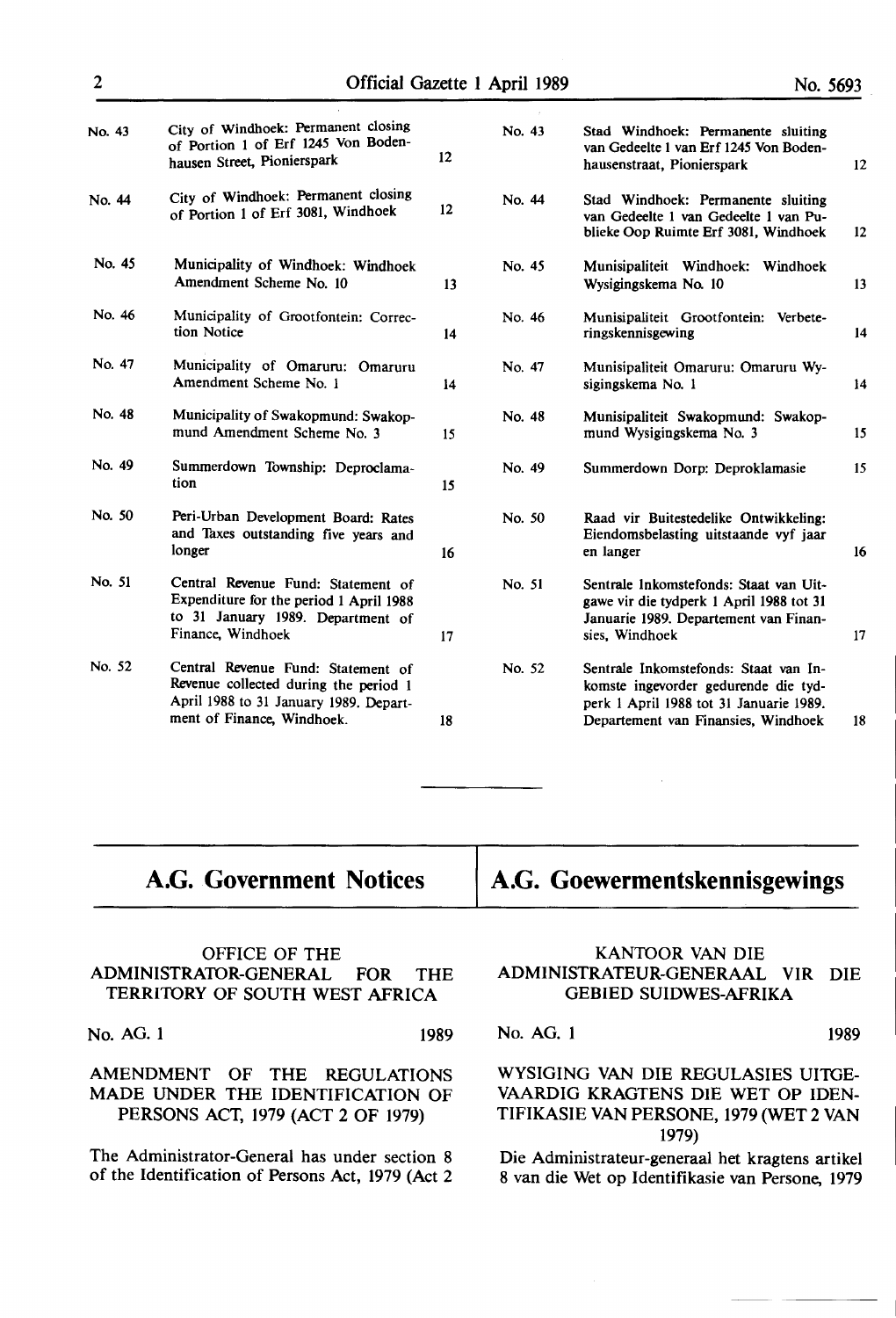of 1979), further amended the regulations promulgated by Government Notice AG. 13 of 1980, by the substitution in regulation 6 for the words "destroyed or damaged," of the words "destroyed, damaged or amended on application of such person,".

#### DEPARTMENT OF TRANSPORT

No. AG. 2 1989

#### CLOSING OF A PORTION OF DISTRICT ROAD 2107: DISTRICT OF WINDHOEK

In terms of section 22(2) of the Roads Ordinance, 1972 (Ordinance 17 of 1972), it is hereby made known that the Administrator-General has under section 22(1)(c) of the said Ordinance, in the district of Windhoek, closed the portion of district road 2107 described in the Schedule and shown on sketch-map P1420 by the symbols A-B-C-D-E-F-G.

The said sketch-map shall at all times lie open to inspection at the office of the Secretary for Transport, Windhoek, during normal office hours.

#### **SCHEDULE**

From a point (A on sketch-map P1420) on the farm Remainder of Portion B of Nubuamis 37 generally south-eastwards and more and more east-south-eastwards across the said farm to a point (B on sketch-map Pl 420) on the said farm; thence generally east-north-eastwards across the said farm and the farm Ongava *452* to a point (C on sketch-map P1420) on the last-mentioned farm; thence generally eastwards and more and more east-south-eastwards across the farm Ongava *452* to a point (D on sketch-map P1420) on the said farm; thence generally eastwards across the said farm to a point (E on sketch-map Pl420) on the said farm; thence generally east-northeastwards across the said farm to a point (F on sketch-map P1420) on the said farm; thence generally eastwards and more and more eastsouth-eastwards across the said farm to a point (G on sketch-map Pl420) at the junction with district road 1491 on the said farm.

(Wet 2 van 1979), die regulasies afgekondig by Goewermentskennisgewing AG. 13 van 1980, verder gewysig deur in regulasie 6 die woorde "of vernietig of beskadig word," deur die woorde "of vernietig, beskadig of op aansoek van sodanige persoon gewysig word," te vervang.

#### DEPARTEMENT VAN VERVOER

No. AG. 2 1989

I

#### SLUITING VAN 'N GEDEELTE VAN DIS-TRIKSPAD 2107: DISTRIK WINDHOEK

Ingevolge artikel 22(2) van die Ordonnansie op Paaie, 1972 (Ordonnansie 17 van 1972), word hierby bekend gemaak dat die Administrateurgeneraal kragtens artikel 22(1)(c) van genoemde Ordonnansie, in die distrik Windhoek, die gedeelte van distrikspad 2107 wat in die Bylae beskryf en deur die simbole A-B-C-D-E-F-G op sketskaart Pl420 aangetoon word, gesluit bet.

Genoemde sketskaart is te alle tye gedurende gewone kantoorure by die kantoor van die Sekretaris van Vervoer, Windhoek, ter insae beskikbaar.

#### BYLAE

Van 'n punt (A op sketskaart P1420) op die plaas Restant van Gedeelte B van Nubuamis 37 algemeen suidooswaarts en al meer oossuidooswaarts oor genoemde plaas tot op 'n punt (B op sketskaart P1420) op genoemde plaas; van daar algemeen oosnoordooswaarts oor genoemde plaas en die plaas Ongava 452 tot op 'n punt (C op sketskaart P1420) op laasgenoemde plaas; vandaar algemeen ooswaarts en al meer oossuidooswaarts oor die plaas Ongava *452* tot op 'n punt (D op sketskaart P1420) op genoemde plaas; van daar algemeen ooswaarts oor genoemde plaas tot op 'n punt (E op sketskaart P1420) op genoemde plaas; van daar algemeen oosnoordooswaarts oor genoemde plaas tot op 'n punt (F op sketskaart P1420) op genoemde plaas; van daar algemeen ooswaarts en al meer oossuidooswaarts oor genoemde plaas tot op 'n punt (G op sketskaart Pl420) by die aansluiting met distrikspad 1491 op genoemde plaas.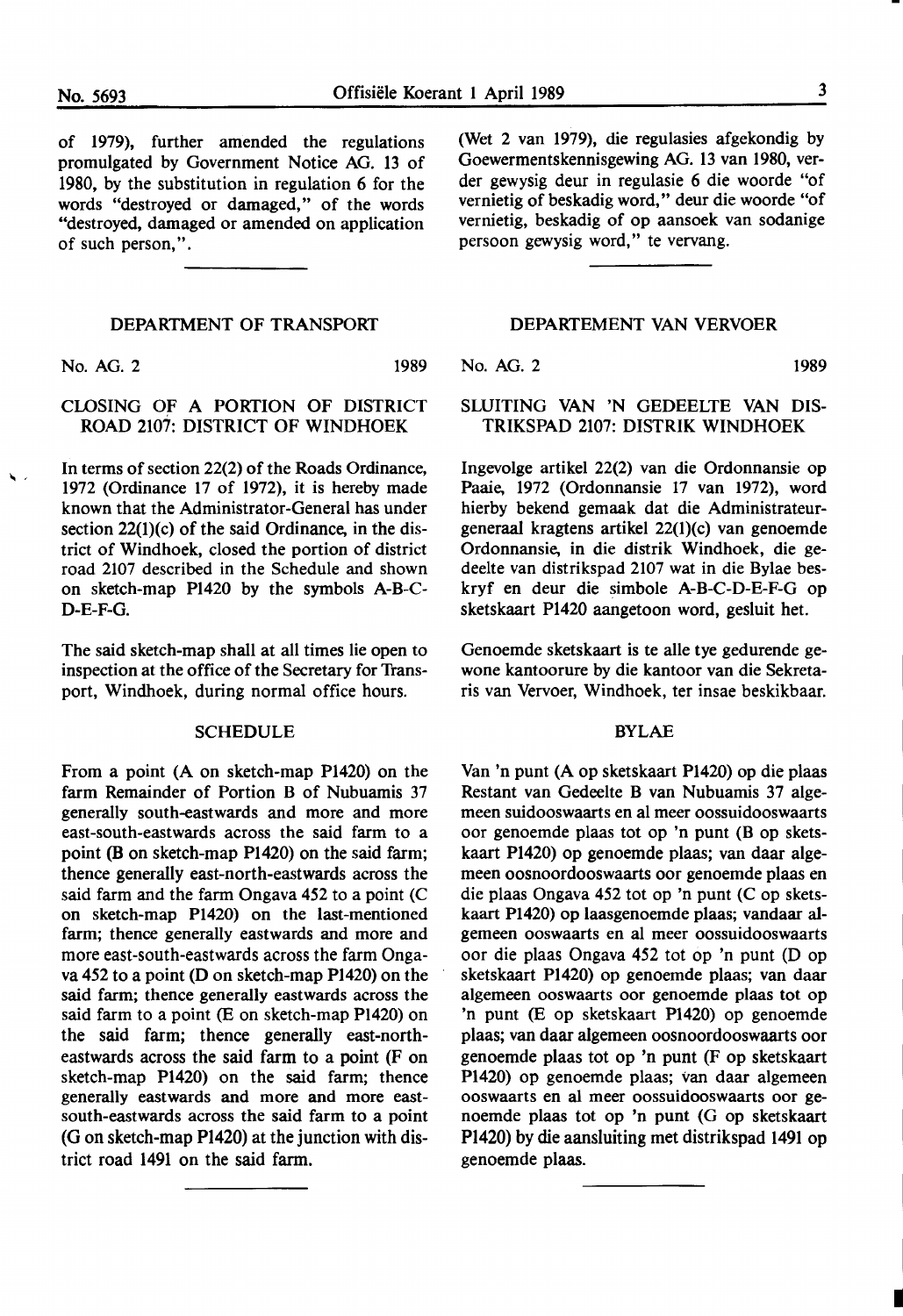#### DEPARTMENT OF ECONOMIC AFFAIRS

No. AG. 3 1989

PRICE CONTROL: AMENDMENT OF MAXIMUM PRICES OF MARGARINE

Under section 4 of the Price Control Act, 1964 (Act 25 of 1964), I hereby amend Government Notice 72 of 15 April 1986 by the substitution -

- (a) in column  $\overline{4}$  of Schedule I for the amounts "R34,95", "R38,97", "Rl,04", "R36,74", "R40,77" and "R1,10" of the amounts "R40,25", "R44,65", "Rl,20", "R52,38", "R58,14" and "R1,25", respectively; and
- (b) in column 4 of Schedule II for the amounts "R41,25", "R45,65", "R0,98", "R42,90", "R47,85", "Rl,02", "R48,60", "R53,78", "Rl,92", "R50,22", "R55,73", "R2,00", "R47,95", "R53,14" and "Rl,90" of the amounts "R48,16", "R53,50", "Rl,15", "R48,16", "R53,50", "Rl,15", "R54,42", "R6l,40", "R2,20", "R56,58", "R62,80", "R2,25", "R54,42", "R61,40" and "R2,20", respectively.

G.J.F. GOUS

Price Controller Windhoek, 15 March 1989

DEPARTEMENT VAN EKONOMIESE SAKE

No. AG. 3 1989

#### PRYSBEHEER: WYSIGING VAN MAKSI-MUM PRYSE VAN MARGARIEN

Kragtens artikel 4 van die Wet op Prysbeheer, 1964 (Wet 25 van 1964), wysig ek hierby Goewermentskennisgewing 72 van 15 April 1986 deur -

- (a) in kolom 4 van Bylae I die bedrae "R34,95", "R38,97", "Rl,04", "R36,74", "R40,77" en "Rl,10" deur, onderskeidelik, die bedrae "R40,25", "R44,65", "Rl,20", "R52,38", "R58,14" en "Rl,25" te vervang; en
- (b) in kolom 4 van Bylae II die bedrae "R41,25", "R45,65", "R0,98", "R42,90", "R47,85", "Rl,02", "R48,60", "R53,78", "Rl,92", "R50,22", "R55,73", "R2,00", "R47,95", "R53,14" en "Rl,90" deur, onderskeidelik, die bedrae "R48,16", "R53,50", "R1,15", "R48,16", "R53,50", "R1,15", "R54,42", "R48,16", "R53,50", "Rl,15", "R54,42", "R61,40", "R2,20", "R56,58", "R62,80", "R2,25", "R54,42", "R61,40" en "R2,20", te vervang.

G.J.F. GOUS

Pryskontroleur Windhoek, IS Maart 1989

#### DEPARTMENT OF POSTS AND TELECOM-MUNICATIONS

No. AG. 4 1989

#### AMENDMENT OF POSTAL RATES

Under section 2B(l){e) of the Post Office Act, 1958 (Act 44 of 1958), I hereby, with the approval of the Administrator-General, alter the rates to be demanded or received in respect of postal services rendered by the Department, by, with effect from 1 April 1989, the substitution in items 1 and 2 of Schedule C to the regulations promulgated under Government Notice R. *550* of 1960, for the amounts **··RI0,00",** "R12,00", **"Rl8,00"** and

#### DEPARTEMENT VAN POS- EN TELEKOM-MUNIKASIEWESE

No. AG. 4 1989

#### WYSIGING VAN POSTARIEWE

Kragtens artikel 2B(l)(e) van die Poswet, 1958 (Wet 44 van 1958), verander ek hierby, met die goedkeuring van die Administrateur-generaal, die tariewe wat ten opsigte van posdienste deur die Departement gelewer, geëis of ontvang moet word deur, met ingang van 1 April 1989, in items 1 en 2 van Bylae C by die regulasies afgekondig by Goewermentskennisgewing R. *550* van 1960, die bedrae "Rl0,00", "Rl2,00", "Rl8,00" en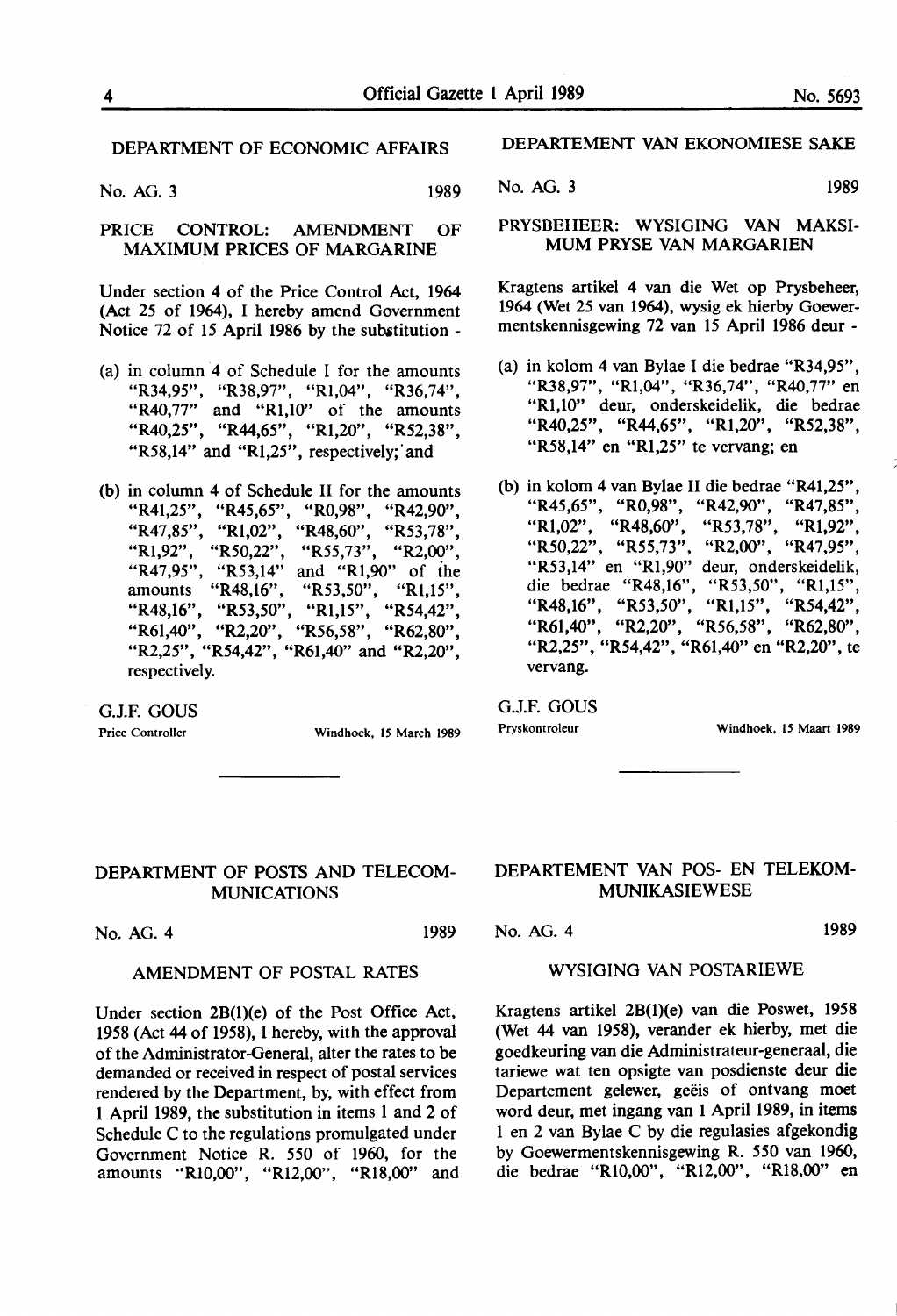"R4,50" of the amounts "R12,00", "R15,00", "R21,00" and "R5,25", respectively.

J.J. VAN RENSBURG Postmaster-General Windhoek, 22 March 1989

"R4,50" deur, onderskeidelik, die bedrae "Rl2,00", "Rl5,00", "R21,00" en "R5,25" te vervang.

J.J. VAN RENSBURG Posmeester-generaal Windhoek, 22 Maart 1989

**Government Notices** 

#### DEPARTMENT OF GOVERNMENTAL AF-FAIRS

No. 42 1989

#### AMENDMENT OF TOWNSHIPS BOARD RE-GULATIONS

The Cabinet has under section 36 of the Townships and Division of Land Ordinance, 1963 (Ordinance 11 of 1963), amended the Townships Board Regulations promulgated under Government Notice 165 of 1973 as set out in the Schedule.

#### SCHEDULE

- I. Regulation 7 is hereby amended by the substitution in paragraph (c) for the words "Secretary for South West Africa" of the words "Secretary of Governmental Affairs".
- 2. Regulation 12 is hereby amended by the substitution for the expression "Secretary for South West Africa (Townships Board), Private Bag 13186, Windhoek" of the expression "Secretary, Department of Governmental Affairs (Townships Board), Private Bag 13289, Windhoek, 9000".
- 3. Regulation 13 is hereby amended
	- (a) by the substitution in paragraph (a) for the amounts **"RIO"** and **"Rl"** of the amounts "R20,00" and **"R2,00",** respectively;

#### DEPARTEMENT VAN OWERHEIDSAKE

**Goewermentskennisgewings** 

No. 42 1989

#### WYSIGING VAN DORPERAADREGULA-SIES

Die Kabinet bet kragtens artikel 36 van die Ordonnansie op Dorpe en Grondverdeling 1963 (Ordonnansie 11 van 1963) die Dorperaadregulasies afgekondig by Goewermentskennisgewing 165 van 1973 gewysig soos in die Bylae uiteengesit.

#### BYLAE

- I. Regulasie 7 word hierby gewysig deur in paragraaf (c) die woorde "Sekretaris van Suidwes-Afrika" deur die woorde "Sekretaris van Owerheidsake'' te vervang.
- 2. Regulasie 12 word hierby gewysig deur die uitdrukking "Sekretaris van Suidwes-Afrika (Dorperaad), Privaatsak 13186, Windhoek" deur die uitdrukking "Sekretaris, Departement van Owerheidsake (Dorperaad), Privaatsak 13289, Windhoek, 9000" te vervang.
- 3. Regulasie 13 word hierby gewysig
	- (a) deur in paragraaf (a) die bedrae **"RIO"** en "Rl" deur, onderskeidelik, die bedrae "R20,00" en **"R2,00"** te vervang;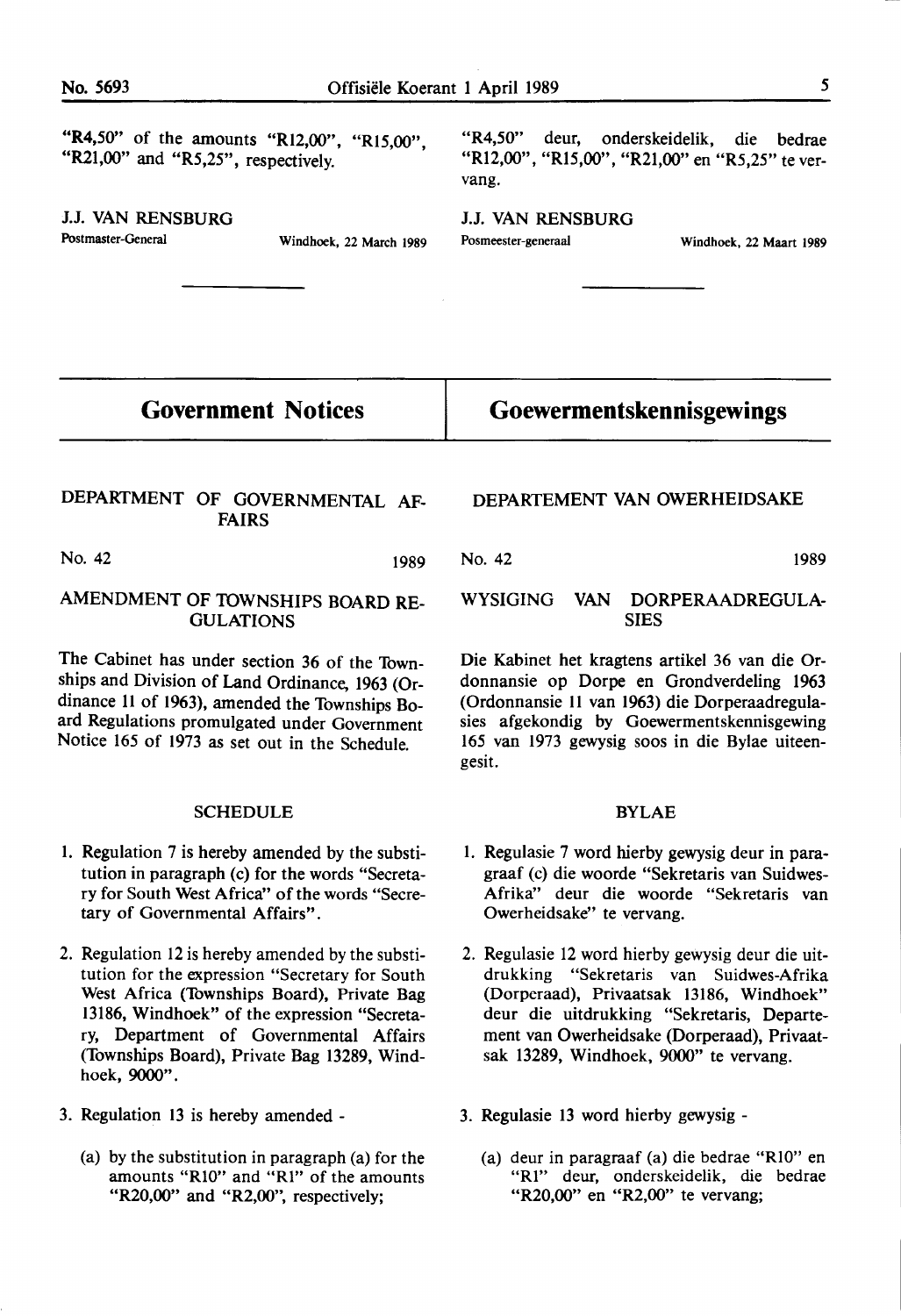- (b) by the deletion in the said paragraph (a) of the proviso.
- (c) by the substitution in paragraph (b) for the amounts **"RIO"** and **"RI"** of the amounts **"R2O,00"** and "R2,00", respectively;
- (d) by the substitution in paragraph (c) for the amount **"RIO"** of the amount **"R2O,00";**
- (e) by the substitution in paragraph (d) for the amount **"RIO"** of the amount **"R2O,00";**
- (f) by the substitution in paragraph (e) for the amount **"RIO"** of the amount **"R2O,00";**
- (g) by the substitution in paragraph (f) for the amount **"RIO"** of the amount **"R2O,00";**
- (h) by the substitution in paragraph (g) for the amount **"R2O"** of the amount **"R4O,00";**  and
- (i) by the substitution in paragraph (h) for the amount **"RIO"** of the amount **"R2O,00".**
- 4. The Schedule is hereby amended
	- (a) by the substitution for the expression "The Secretary for South West Africa, Private Bag 13186, Windhoek" of the expression "The Secretary, Department of Governmental Affairs, Private Bag 13289, Windhoek, 9000";
	- (b) by the deletion in Part 1
		- (i) of paragraph 6, and
		- (ii) of paragraph 7(f); and
	- (c) by the deletion in Part II in item  $(2)(a)$  of paragraph B of Annexure A of the words "(distinguish between township areas of different racial groups)".
- (b) deur in genoemde paragraaf (a) die voorbehoudsbepaling te skrap;
- (c) deur in paragraaf (b) die bedrae **"RIO"** en **"RI"** deur, onderskeidelik, die bedrae **"R2O,00"** en **"R2,00"** te vervang;
- (d) deur in paragraaf (c) die bedrag **"RIO"**  deur die bedrag **"R2O,00"** te vervang;
- (e) deur in paragraaf (d) die bedrag **"RIO"**  deur die bedrag **"R2O,00"** te vervang;
- (f) deur in paragraaf (e) die bedrag **"RIO"**  deur die bedrag **"R2O,00"** te vervang;
- (g) deur in paragraaf (f) die bedrag **"RIO"**  deur die bedrag **"R2O,00"** te vervang;
- (h) deur in paragraaf (g) die bedrag **"R2O"**  deur die bedrag **"R40,00"** te vervang; en
- (i) deur in paragraaf (h) die bedrag **"RIO"**  deur die bedrag **"R2O,00"** te vervang.
- 4. Die Bylae word hierby gewysig
	- (a) deur die uitdrukking "Die Sekretaris va Suidwes-Afrika, Privaatsak 13186, Wind hoek" deur die uitdrukking "Die Sekreta ris, Departement van Owerheidsake, Pri vaatsak 13289, Windhoek, 9000", te ver vang;
	- (b) deur in Deel 1
		- (i) paragraaf 6; en
		- (ii) paragraaf 7(f),

te skrap; en

(c) deur in Deel II in item 2(a) van paragraa B van Aanhangsel A die woorde "(onderskei tussen dorpsgebiede van verskillende rassegroepe)" te skrap.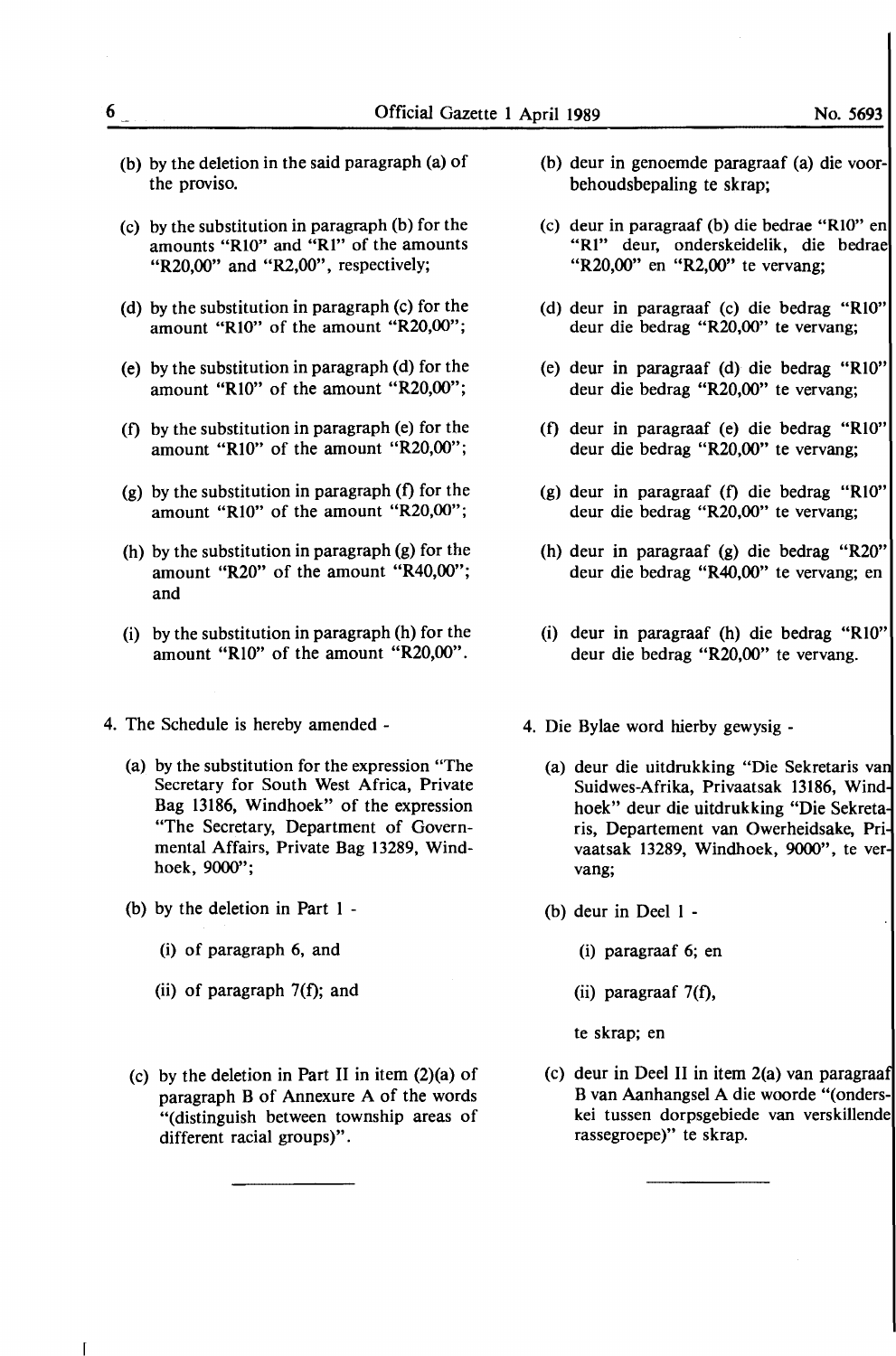$\overline{\phantom{0}}$ 

#### DEPARTMENT· OF AGRICULTURE AND NATURE CONSERVATION

No. 43 1989

#### NOTICE OF APPLICATION FOR DECLARA-TION OF AN AREA AS PRIVATE GAME **PARK**

In terms of section 22 of the Nature Conservation Ordinance, 1975 (Ordinance 4 of 1975), it is hereby made known that the person whose name is mentioned in column 1 of the Schedule and who is the owner of the area defined opposite thereto in column 2 of the Schedule, has applied for the declaration of the said area as a private game park.

Any person who wishes to object to the declaration of the area concerned as a private game park is hereby requested to lodge his objections with the Director of Nature Conservation, Private Bag 13306, Windhoek, 9000, within a period of three months from the date of publication of this notice.

**SCHEDULE** 

#### DEPARTEMENT VAN LANDBOU EN NA-TUURBEWARING

No. 43 1989

#### KENNISGEWING VAN AANSOEK OM VER-KLARING VAN 'N GEBIED TOT PRIVATE **WILDTUIN**

lngevolge artikel 22 van die Ordonnansie op Natuurbewaring, 1975 (Ordonnansie 4 van 1975), word hierby bekend gemaak dat die persoon wie se naam in kolom 1 van die Bylae vermeld word en wat die eienaar is van die gebied wat daarteenoor omskryf word in kolom 2 van die Bylae, aansoek gedoen bet om die verklaring van genoemde **gebied** tot private wildtuin.

ledereen wat beswaar wil aanteken teen die verklaring van die betrokke gebied tot private wildtuin word hiermee versoek om sy besware by die Direkteur van Natuurbewaring, Privaatsak 13306, Windhoek, 9000, in te dien binne 'n tydperk van drie maande na die datum van publikasie van hierdie kennisgewing.

#### BYLAE

| COLUMN 1         | <b>COLUMN 2</b>                                                                                                                                                                                               | KOLOM 1          | KOLOM <sub>2</sub>                                                                                                                                                                           |
|------------------|---------------------------------------------------------------------------------------------------------------------------------------------------------------------------------------------------------------|------------------|----------------------------------------------------------------------------------------------------------------------------------------------------------------------------------------------|
| <b>APPLICANT</b> | <b>AREA</b>                                                                                                                                                                                                   | <b>AANSOEKER</b> | <b>GEBIED</b>                                                                                                                                                                                |
| Moolman, J.H.    | Portion 1 (Eindelik)<br>of the farm Sahara<br>420, extent 3690,8999<br>hectares and the farm<br>Goedehoop<br>463.<br>extent 7843,8735 hec-<br>tares, both situated in<br>district<br>the.<br>of<br>Mariental. | Moolman, J.H.    | Gedeelte 1 (Eindelik)<br>van die plaas Sahara<br>420, groot 3690,8999<br>hektaar en die plaas<br>Goedehoop<br>463,<br>groot 7843,8735 hek-<br>taar, beide geleë in die<br>distrik Mariental. |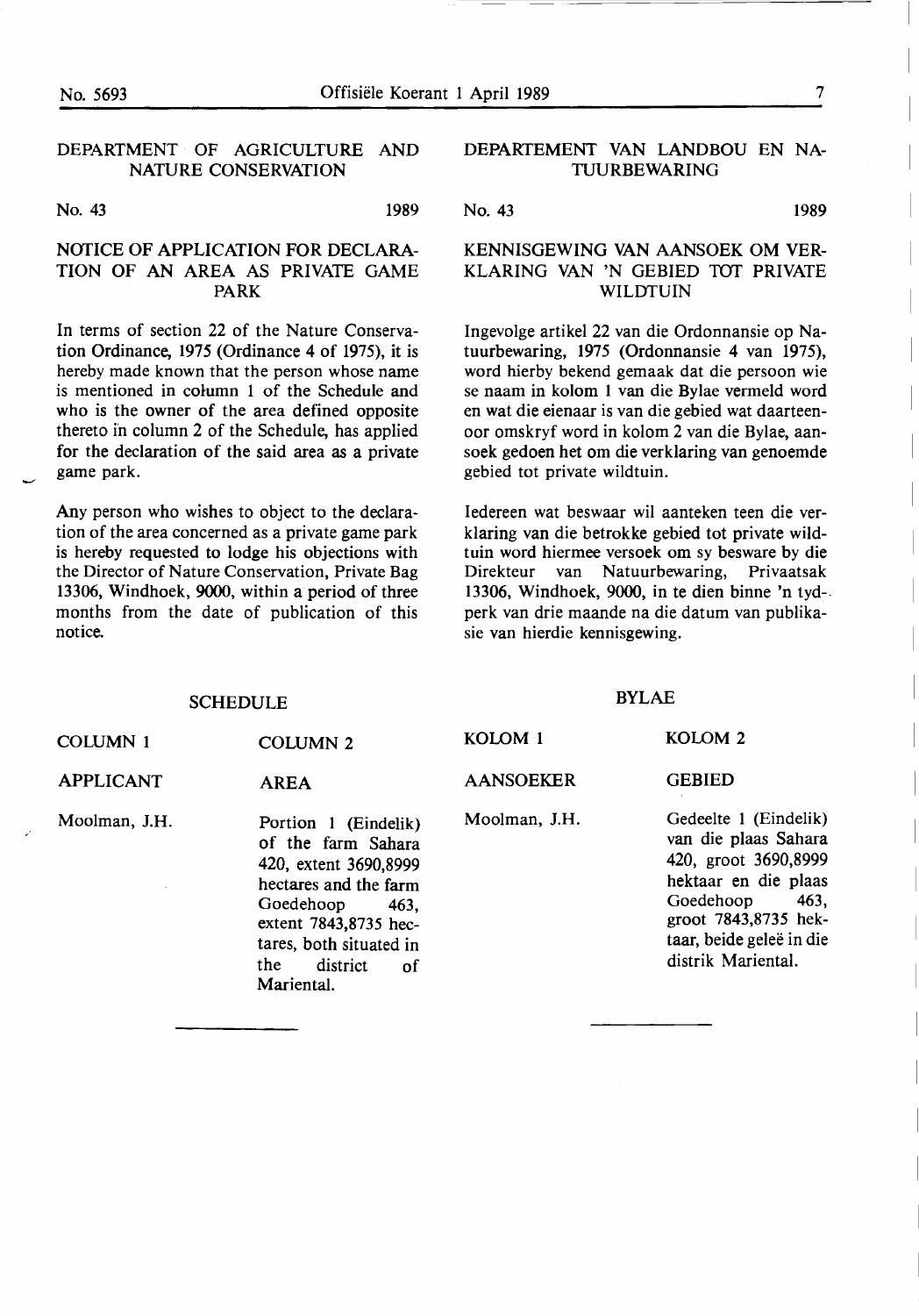#### DEPARTMENT OF ECONOMIC AFFAIRS

No. 44 1989

#### MERCHANDISE **MARKS** ACT, 1941 (ACT 17 OF 1941): PROPOSED PROHIBITION OF THE USE OF A CERTAIN EMBLEM

In terms of section 13 of the Merchandise Marks Act, 1941 (Act 17 of 1941), I hereby give notice that I have been requested by the Privatisation Advisory Committee to prohibit, under section 15(1) of the said Act, the use by any person other than the said Committee of the emblem of the Committee shown below in connection with any trade, business, profession or occupation or in connection with a trade mark, mark or trade description applied to goods:



The above-mentioned emblem shall lie open to inspection at the office of the Secretary for Economic Affairs, Trust Bank Building, Kaiser Street, **Windhoek.** 

I hereby invite persons interested in the matter to submit, in writing, any representations which they wish to **make** in connection with the matter to the Secretary for Economic Affairs, Private Bag 13297, Windhoek 9000, within a period of thirty days from the date of publication of this notice.

#### A.Z. SHIPANGA

Minister of Economic Affairs Windhoek, IS February 1989

#### DEPARTEMENT VAN EKONOMIESE SAKE

No. 44 1989

#### HANDELSWAREMERKE-WET, 1941 (WET 17 VAN 1941): VOORGENOME VERBOD OP DIE GEBRUIK VAN 'N SEKERE EMBLEEM

Ingevolge artikel 13 van die Handelswaremerkewet, 1941 (Wet 17 van 1941), maak ek hierby bekend dat ek deur die Privatiseringsadvieskomitee versoek is om kragtens artikel 15(1) van genoemde Wet die gebruik, deur enigiemand anders as genoemde Komitee, van onderstaande embleem van die Komitee in verband met enige handel, besigheid, beroep of bedryf of in verband met 'n handelsmerk, merk of handelsomskrywing wat op ware aangebring is te verbied:



Bogenoemde embleem is by die kantoor van die Sekretaris van Ekonomiese Sake, Trustbankgebou, Kaiserstraat, Windhoek, ter insae beskikbaar.

Ek nooi persone wat belang in die saak het hiermee uit om vertoe wat hulle in verband met die saak wil rig, binne 'n tydperk van dertig dae na die publikasie van hierdie kennisgewing skriftelik in te dien by die Sekretaris van Ekonomiese Sake, Privaatsak 13297, Windhoek, 9000.

A.Z. SHIPANGA Minister van Ekonomiese Sake Windhoek, IS Februarie 1989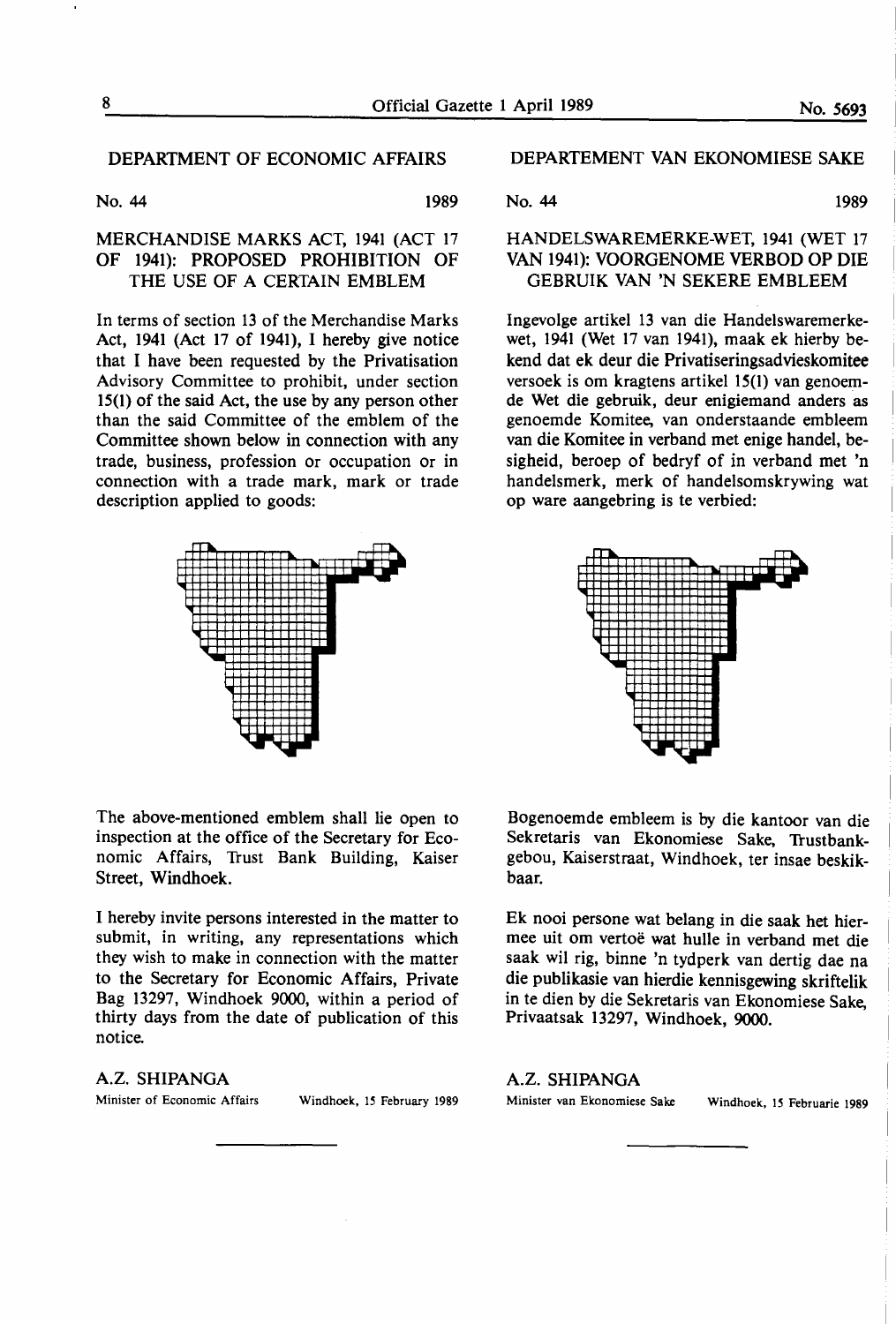## DEPARTMENT OF ECONOMIC AFFAIRS

No. 45 1989

#### MERCHANDISE MARKS ACT, 1941 (ACT 17 OF 1941): PROPOSED PROHIBITION OF THE USE OF A CERTAIN EMBLEM

In terms of section 13 of the Merchandise Marks Act, 1941 (Act 17 of 1941), I hereby give notice that the SW.A. Water and Electricity Corporation (Pty) Ltd has requested me to prohibit, under section 15(1) of the said Act, the use by any person other than the said Corporation of the emblem of the Corporation shown below in connection with any trade, business, profession or occupation or in connection with a trade mark, mark or trade description applied to goods:



The above-mentioned emblem shall lie open to inspection at the office of the Secretary for Economic Affairs, Trust Bank Building, Kaiser Street, Windhoek.

I hereby invite persons interested in the matter to submit, in writing, any representations which they wish to make in connection with the matter to the Secretary for Economic Affairs, Private Bag 13297, Windhoek 9000, within a period of thirty days from the date of publication of this notice.

L.G. HELU Deputy Minister of

Economic Affairs

Windhoek, II March 1989

DEPARTEMENT VAN EKONOMIESE SAKE

No. 45 1989

#### HANDELSWAREMERKE-WET, 1941 (WET 17 VAN 1941): VOORGENOME VERBOD OP DIE GEBRUIK VAN 'N SEKERE EMBLEEM

Ingevolge artikel 13 van die Handelswaremerkewet, 1941 (Wet 17 van 1941), maak ek hierby bekend dat die S.W.A. Water- en Elektrisiteitskorporasie (Edms) Bpk my versoek het om kragtens artikel 15(1) van genoemde Wet die gebruik, deur enigiemand anders as genoemde Korporasie, van onderstaande embleem van die Korporasie in verband met enige handel, besigheid, beroep of bedryf of in verband met 'n handelsmerk, **merk** of handelsomskrywing wat op ware aangebring is te verbied:



Bogenoemde embleem is by die kantoor van die Sekretaris van Ekonomiese Sake, Trustbankgebou, Kaiserstraat, Windhoek, ter insae beskikbaar.

Ek nooi persone wat belang in-die saak bet hiermee uit om vertoe wat hulle in verband met die saak wil rig, binne 'n tydperk van dertig dae na die publikasie van hierdie kennisgewing skriftelik in te dien by die Sekretaris van Ekonomiese Sake, Privaatsak 13297, Windhoek, 9000.

L.G. HELU Adjunk Minister van Ekonomiese Sake

Windhoek, II Maart 1989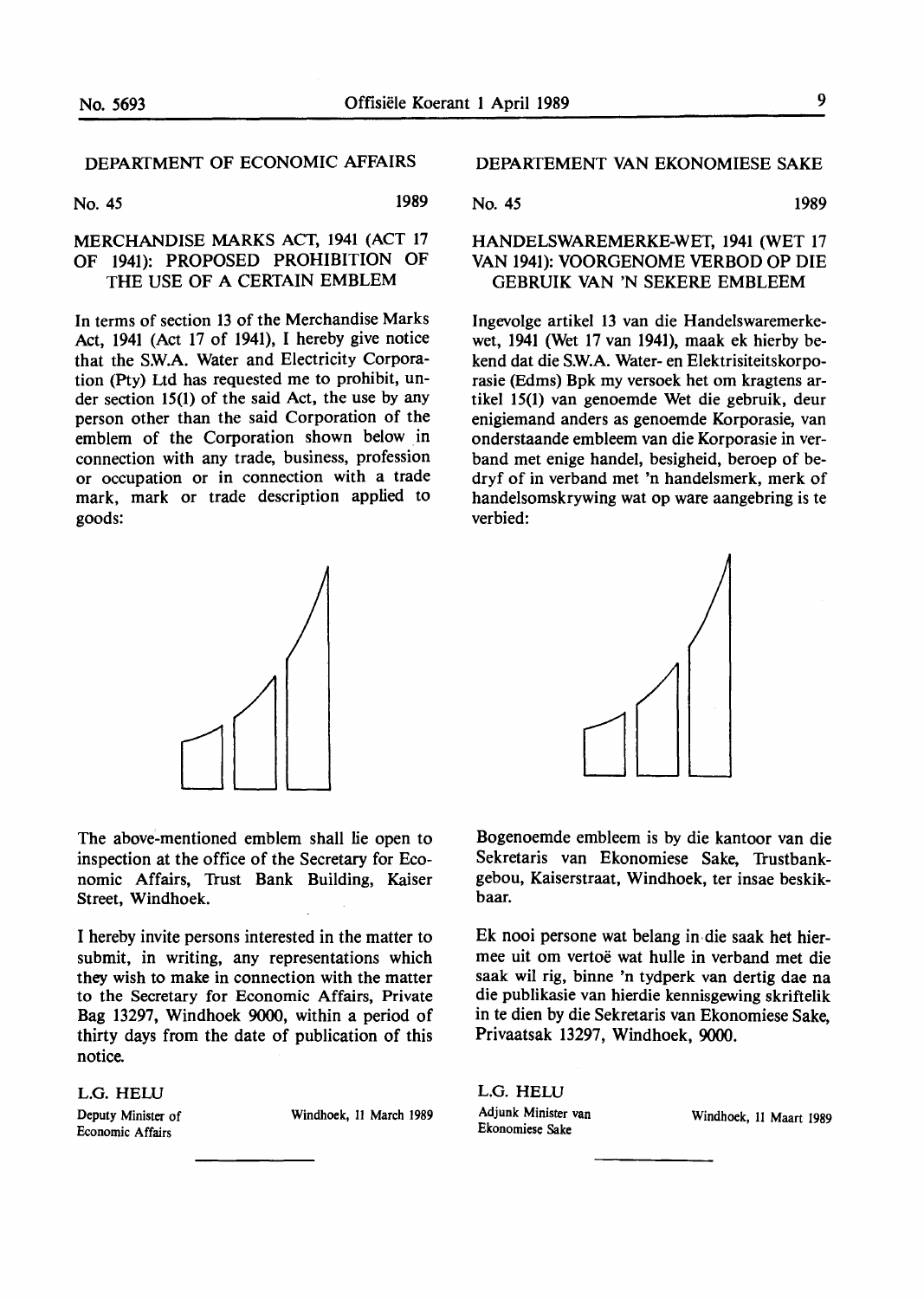#### Official Gazette 1 April 1989 No. 5693

# **General Notices**

#### MUNICIPALITY OF KEETMANSHOOP

No. 39 1989

#### NOTICE

Notice is hereby given in terms of Section 171(4) of the Municipal Ordinance (Ordinance No 13 of 1963) as amended, that the undermentioned property will be sold on 14 April 1989 at 10h00 o'clock at the Municipal Offices to recover arrear rates, taxes and interest which have remained unpaid.

| Erf No            | Registered<br>Owner | Extent             |
|-------------------|---------------------|--------------------|
| 281               | MW Neuneier         | 2381m <sup>2</sup> |
| Keetmanshoop Town |                     |                    |

P.J. BOONZAAIER TOWN CLERK

last publication hereof.

# **Algemene Kennisgewings**

#### MUNISIPALITEIT VAN KEETMANSHOOP

No. 39 1989

## KENNISGEWING

Kennis geskied hiermee kragtens Artikel 171(4) van die Munisipale Ordonnansie No 13 van 1963, soos gewysig, dat die ondervermelde erf op 31 Maart 1989 om 10h00 per publieke veiling by die Munisipale Kantore, Keetmanshoop verkoop sal word ter verhaling van die agterstallige eiendomsbelasting en rente wat nie betaal is nie.

| Erf No            | Geregistreerde | Grootte                 |
|-------------------|----------------|-------------------------|
|                   |                | Eienaar Vierkante meter |
| 281               | MW Neuneier    | 2381                    |
| Keetmanshoop Dorp |                |                         |

**P.J. BOONZAAIER STADSKLERK** 

#### MUNICIPALITY OF KEETMANSHOOP

NOTICE

Notice is hereby given in terms of Section 171(1) of the Municipal Ordinance No 13 of 1963 as amended to the following registered owners that the undermentioned properties will be sold to recover arrear rates and interest should it not be paid within three (3) months from the date of the

No. 40 1989

## No. 40 **1989**

#### KENNISGEWING

MUNISIPALITEIT VAN KEETMANSHOOP

Kennis geskied hiermee kragtens Artikel 171(1) van die Munisipale Ordonnansie Nr 13 van 1963, soos gewysig, aan die ondergenoemde persone wat die geregistreerde eienaars van die ondervermelde erwe is, dat die erwe verkoop sal word ter verhaling van agterstallige eiendomsbelasting en rente indien u sou nalaat om dit te betaal binne drie (3) maande vanaf datum van laaste publikasie hiervan.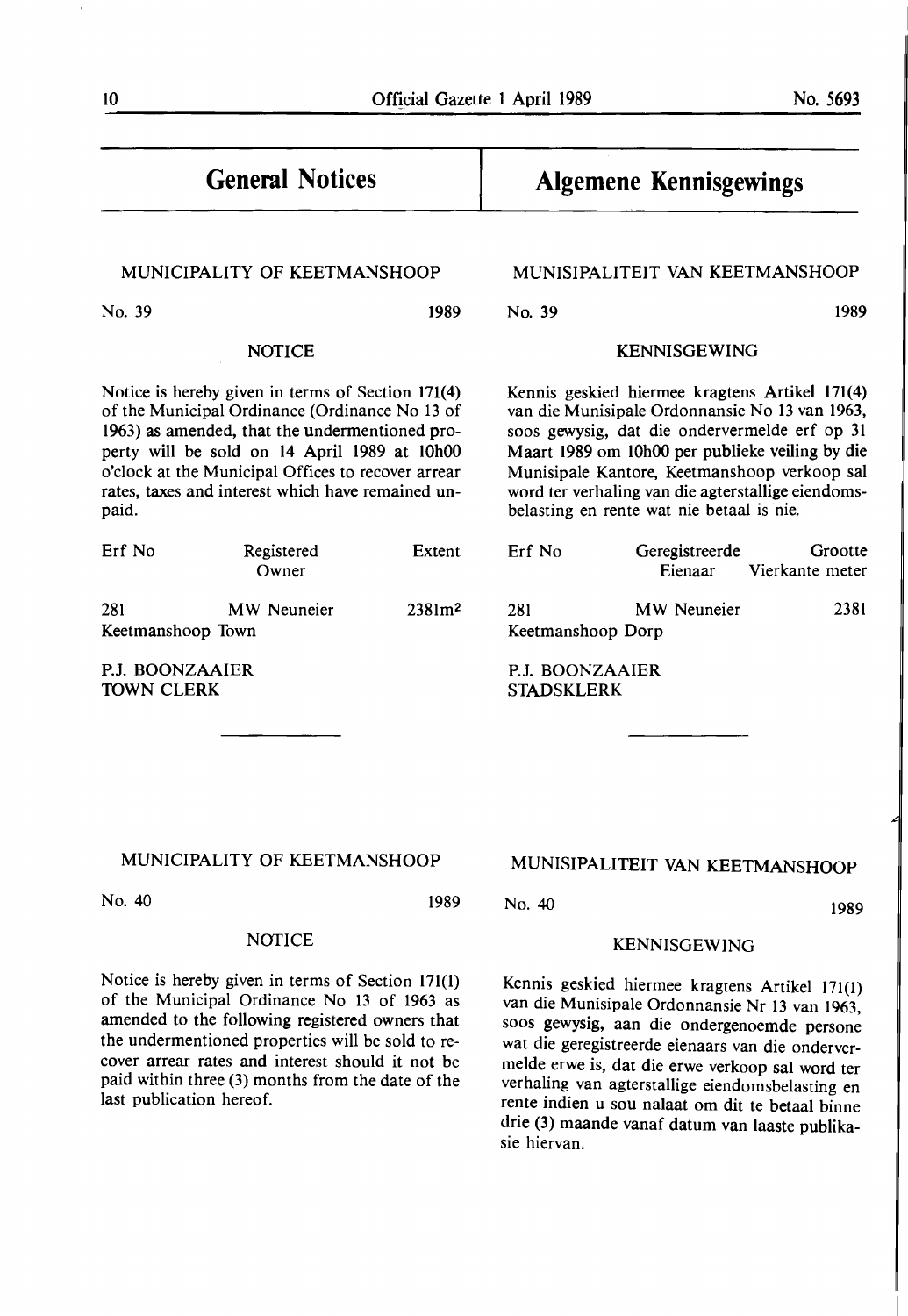| Registered<br>Owners                 | Erf No                          | Area Square<br>Meter | Geregistreerde<br>Eienaar           | Erf Nr                          | Grootte<br>Vierkante meter |
|--------------------------------------|---------------------------------|----------------------|-------------------------------------|---------------------------------|----------------------------|
| LJ Bock<br>FZ Feris                  | 72 (Krönlein)<br>126 (Krönlein) | 600<br>607           | LJ Bock<br>FZ Feris                 | 72 (Krönlein)<br>126 (Krönlein) | 600<br>607                 |
| P.J. BOONZAAIER<br><b>TOWN CLERK</b> |                                 |                      | P J BOONZAAIER<br><b>STADSKLERK</b> |                                 |                            |

No. 41

1989

#### MUNICIPALITY OF KEETMANSHOOP: TOWN PLANNING SCHEME

Notice is hereby given in terms of section 17 of the Town Planning Ordinance of 1954 (Ordinance 18 of 1954 as amended) that the Cabinet approved the intention of Keetmanshoop Municipality to design the Keetmanshoop Scheme.

Copies of the map showing the boundaries of the Scheme are lying for inspection during office hours at the office of the Keetmanshoop Municipality at Keetmanshoop.

No. 42 1989

#### MUNICIPALITY OF OUTJO: TOWN PLANNING SCHEME

Notice is hereby given in terms of section 17 of the Town Planning Ordinance of 1954 (Ordinance 18 of 1954 as amended) that the Cabinet approved the intention of Outjo Municipality to design the Outjo Scheme.

Copies of the map showing the boundaries of the Scheme are lying for inspection during office hours at the office of the Outjo Municipality at Outjo for thirty (30) days after publication of this notice.

No. 41

No. 42 1989

#### MUNISIPALITEIT OUTJO: DORPSBEPLANNINGSKEMA

MUNISIPALITEIT KEETMANSHOOP: DORPSBEPLANNINGSKEMA

Kennis geskied hiermee kragtens Artikel 17 van die Dorpsbeplanningsordonnansie van 1954 (Ordonnansie 18 van 1954, soos gewysig) dat die Kabinet die voorneme van die Keetmanshoop Munisipaliteit om 'n skema te ontwerp, goedgekeur

Eksemplare van die kaart wat die skemagebied aantoon lê gedurende kantoorure in die kantore van die Keetmanshoop Munisipaliteit ter insae.

het. **heter** and the state of the state of the state of the state of the state of the state of the state of the state of the state of the state of the state of the state of the state of the state of the state of the state

Kennis geskied hiermee kragtens Artikel 17 van die Dorpsbeplanningsordonnansie van 1954 (Ordonnansie 18 van 1954, soos gewysig) dat die Kabinet die voorneme van die Outjo Munisipaliteit om 'n skema te ontwerp, goedgekeur het.

Eksemplare van die kaart wat die skemagebied aantoon lê gedurende kantoorure in die kantore van die Outjo Munisipaliteit ter insae vir dertig (30) dae vanaf publikasie van hierdie kennisgewing.

1989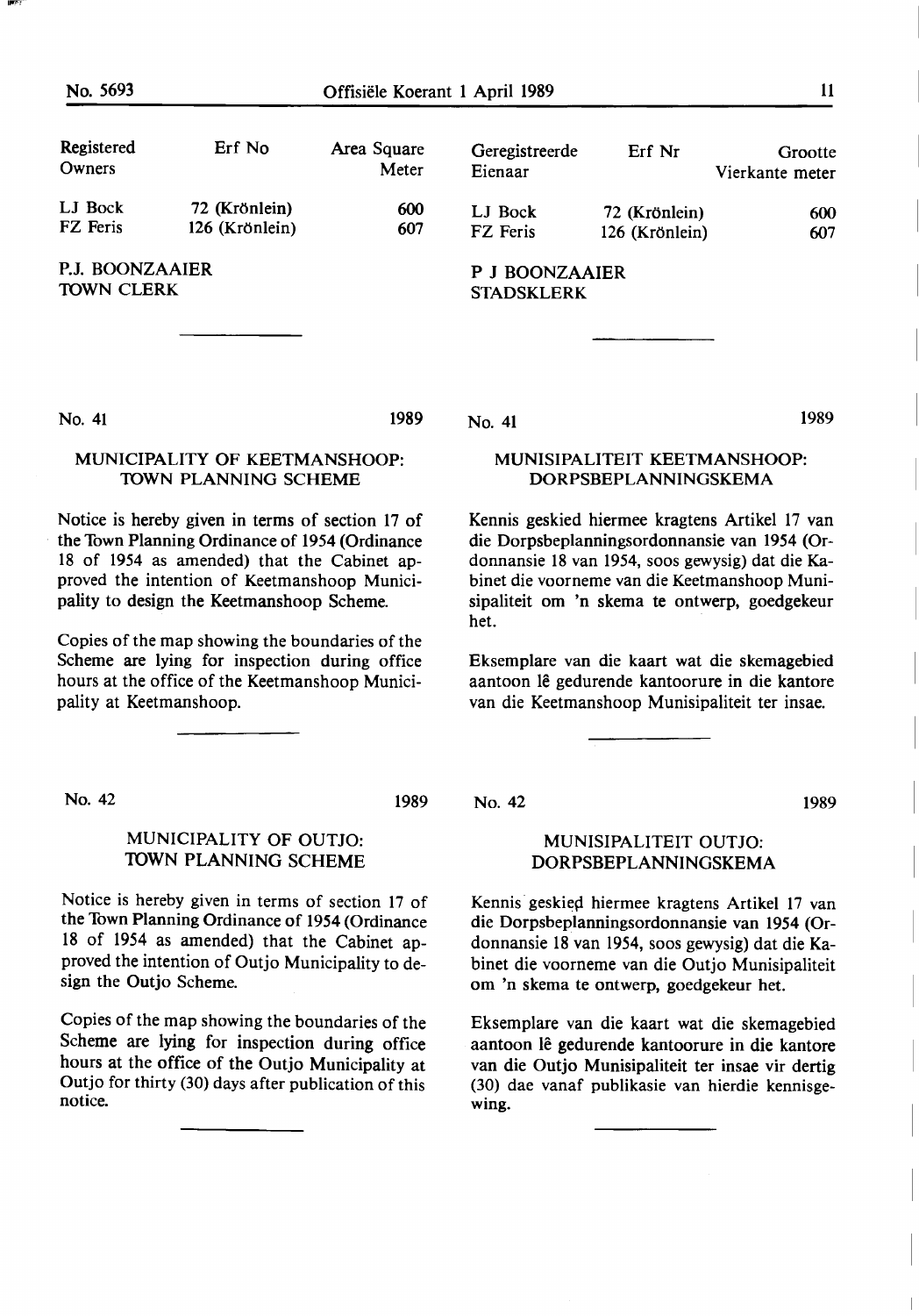#### CITY OF WINDHOEK

No. 43 1989

#### PERMANENT CLOSING OF PORTION 1 OF ERF 1245 VON BODENHAUSEN STREET **PIONIERSPARK**

Notice is hereby given in terms of Section 183(l)(b)(ii) of the Municipal Ordinance, 1963 (Ordinance no 13 of 1963) as amended, that the Municipality of Windhoek proposes to close permanently, the undermentioned portions as indicated on plan P/2272/A which lies for inspection during office hours at the office of the Town Planner, Room 709, Municipal Offices, Kaiser Street:

Portion I of Erf 1245 Von Bodenhausen Street, Pionierspark.

Objections to the proposed closing are to be served on the Director, Local Authorities and Civil Defence, Private Bag 13289, and the Town Clerk, P O Box 59, Windhoek, within 30 days after the appearance of this notice.

W J KOTZÉ 10WN CLERK

#### CITY OF WINDHOEK

No. 44 1989

#### PERMANENT CLOSING OF PORTION 1 OF ERF 3081 WINDHOEK

Notice is hereby given in terms of Section 183(l)(b)(ii) of the Municipal Ordinance, 1963 (Ordinance no 13 of 1963) as amended, that the Municipality of Windhoek proposes to close permanently, the undermentioned portions as indicated on plan P/2159/A which lies for inspection during office hours at the office of the Town Planner, Room 709, Municipal Offices, Kaiser Street:

#### STAD WINDHOEK

No. 43 1989

#### PERMANENTE SLUITING VAN GEDEELTE I VAN ERF 1245 VON BODENHAU-SENSTRAAT **PIONIERSPARK**

Kennisgewing geskied hiermee ingevolge die bepalings van Artikel 183(l)(b)(ii) van die Munisipale Ordonnansie 1963 (Ordonnancie nr. 13 van 1963) soos gewysig, dat die Munisipaliteit Windhoek van voorneme is om die ondergemelde gedeeltes soos aangedui op plan P/2272/A wat gedurende kantoorure in die kantoor van die Stadsbeplanner, Kamer 709, Stadhuis, Kaiserstraat, ter insae lê, permanent te sluit:

Gedeelte 1 van Erf 1245, Von Bodenhausenstraat, Pionierspark.

Besware teen die voorgenome sluiting moet ingevolge Artikel 193(3) van bogemelde Ordonnansie binne dertig dae na die verskyning van hierdie kennisgewing aan die Direkteur, Plaaslike Owerhede en Burgerlike Beskerming, Privaatsak 13289, en die Stadsklerk, Posbus 59, Windhoek, bestel word.

W J KOTZE STADSKLERK

#### STAD WINDHOEK

No. 44 1989

#### PERMANENTE SLUITING VAN GEDEELTE I VAN PUBLIEKE OOP RUIMTE ERF 3081 WINDHOEK.

Kennisgewing geskied hiermee ingevolge die bepalings van Artikel 183(l)(b)(ii) van die Munisipale Ordonnansie 1963 (Ordonnancie no. 13 van 1963) soos gewysig, dat die Munisipaliteit Windhoek van voorneme is om die ondergemelde gedeeltes soos aangedui op plan P/2159/A wat gedurende kantoorure in die kantoor van die Stadsbeplanner, Kamer 709, Stadhuis, Kaiserstraat, ter insae lê, permanent te sluit: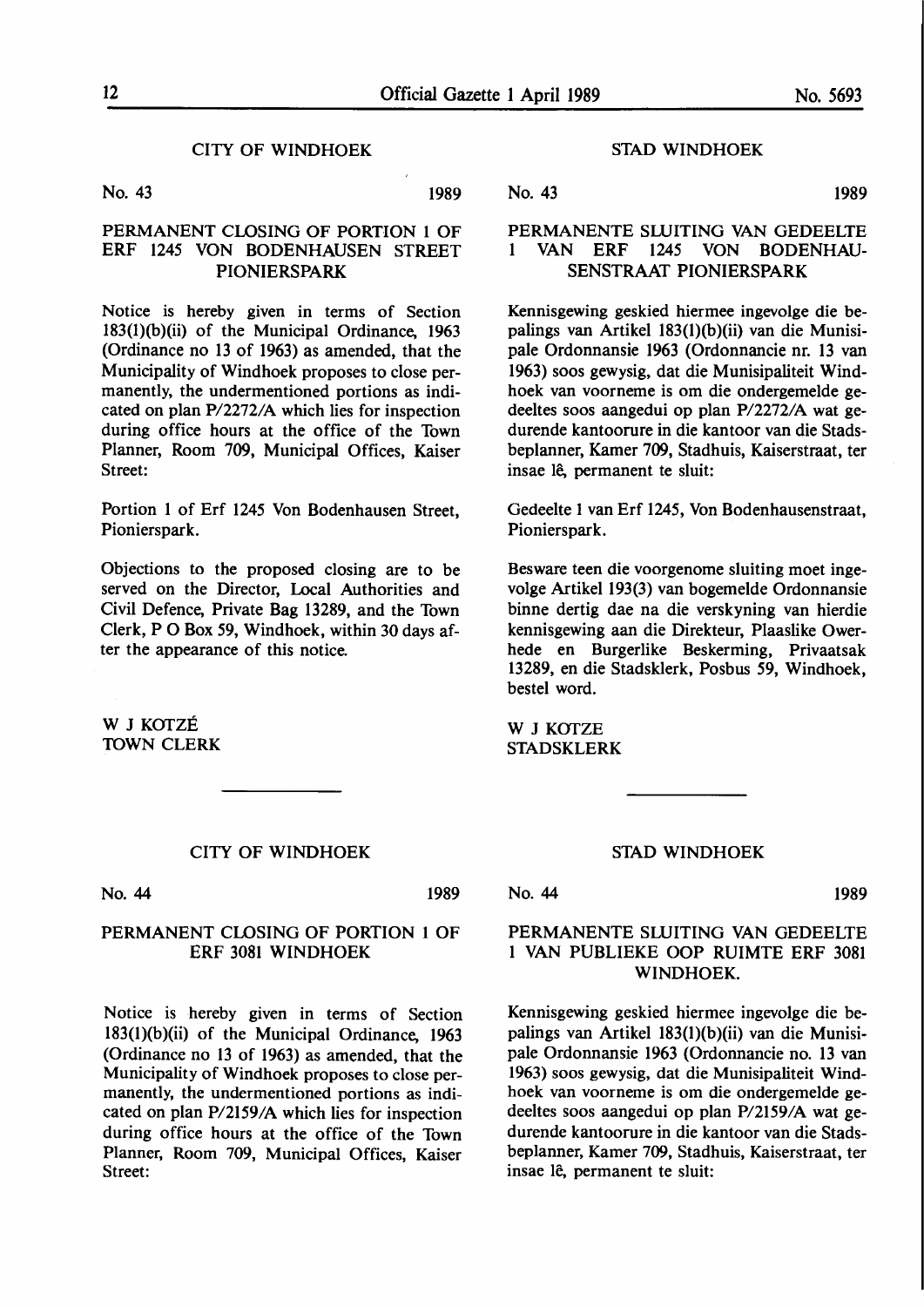Portion 1 of Erf 3081 Windhoek, Public Open Space.

Objections to the proposed closing are to be served on the Director, Local Authorities and Civil Defence, Private Bag 13289, and the Town Clerk, P O Box 59, Windhoek, within 30 days after the appearance of this notice.

W J KOTZE 10WN CLERK

No. *45* 

Gedeelte 1 van Publieke Oop Ruimte Erf 3081, Windhoek

Besware teen die voorgenome sluiting moet ingevolge Artikel 193(3) van bogemelde Ordonnansie binne dertig dae na die verskyning van hierdie kennisgewing aan die Direkteur, Plaaslike Owerhede en Burgerlike Beskerming, Privaatsak 13289, en die Stadsklerk, Posbus *59,* Windhoek, bestel word.

W J KOTZE STADSKLERK

#### MUNICIPALITY OF WINDHOEK

1989

#### **NOTICE**

#### WINDHOEK AMENDMENT SCHEME NO. 10

Notice is hereby given in terms of Section 23 of the Town Planning Ordinance, 1954 (Ordinance 18 of 1954) that the Windhoek Amendment Scheme No. 10 has been submitted to the Administrator-General for approval.

Copies of the Amendment scheme and of the maps, plans, documents and other relevant matters are lying for inspection during office hours at the Windhoek Municipality and also at the Directorate Local **Authorities** and Development Planning, Room **W315,** Tintenpalast, Windhoek.

Any person who wishes to object to the approval of the amendment scheme should lodge his objection in writing to the Secretary, South West African Planning Advisory Board, Private Bag 13289, Windhoek on or before 15 May 1989.

#### MUNISIPALITEIT WINDHOEK

No. *45* 1989

#### KENNISGEWING

#### WINDHOEK WYSIGINGSKEMA NO. 10

Kennisgewing geskied hierby kragtens Artikel 23 van die Dorpsbeplanningsordonnansie, 1954 (Ordonnansie 18 van 19S4) dat die Windhoek Wysigingskema nr. 10 vir goedkeuring aan die Administrateur-generaal voorgelê is.

Eksemplare van die wysigingskema en van die kaarte, planne, dokumente en ander verbandhoudende sake lê gedurende kantoorure by die Munisipaliteit Windhoek sowel as by die Direktoraat Plaaslike Owerhede en Ontwikkelingsbeplanning Kamer W315, Tintenpalast, Windhoek, ter insae.

Elkeen wat beswaar het teen die wysigingskema moet sy besware skriftelik voor of op 15 Mei 1989 by die Sekretaris, Suidwes-Afrikaanse Beplanningsadviesraad, Privaatsak 13289, Windhoek, indien.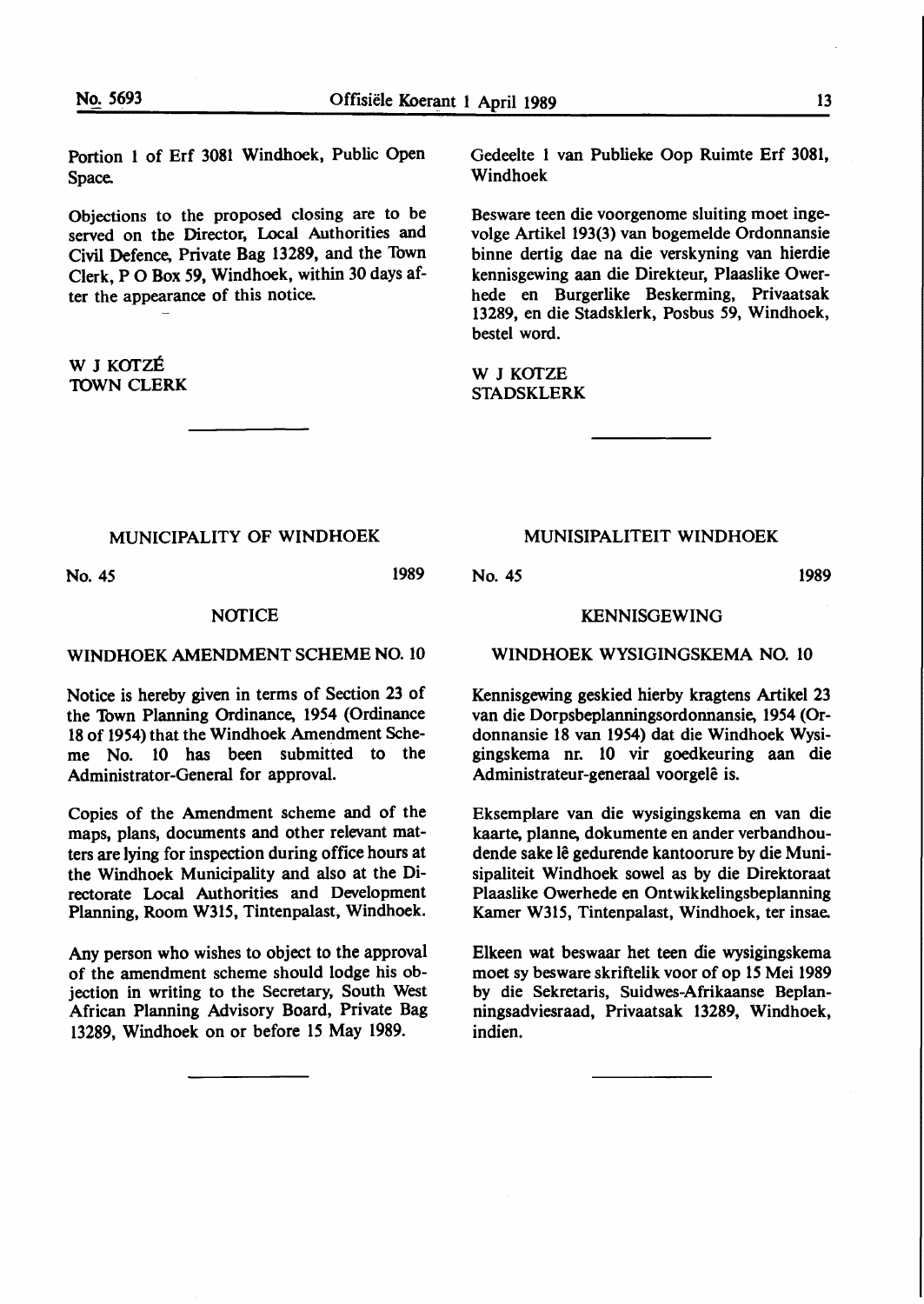1989

#### MUNICIPALITY OF GROOTFONTEIN

No. 46 1989

#### CORRECTION NOTICE

General Notice 132 of 1988 in *Official Gazette 5599* of *5* September 1988 is hereby corrected by the substitution in the Afrikaans text on page 7 for the expression "Goewermentskennisgewing 161 van 1971" of the expression "Goewermentskennisgewing 161 van 1974".

#### · MUNISIPALITEIT GROOTFONTEIN

No. 46

#### VERBETERINGSKENNISGEWING

Algemene Kennisgewing 132 van 1988 in Offisiële *Koerant 5599* van *5* September 1988 word hierby verbeter deur in die Afrikaanse teks op bladsy 7 die uitdrukking "Goewermentskennisgewing 161 van 1971" deur die uitdrukking "Goewermentskennisgewing 161 van 1974" te vervang.

#### MUNICIPALITY OF OMARURU

No. 47

#### 1989

#### NOTICE

#### OMARURU AMENDMENT SCHEME NO. 1

Notice is hereby given in terms of Section 23 of the Town Planning Ordinance, 1954 (Ordinance 18 of 1954) that the Omaruru Amendment Scheme No. 1 has been submitted to the Administrator-General for approval.

Copies of the Amendment scheme and of the maps, plans, documents and other relevant matters are lying for inspection during office hours at the Omaruru Municipality and also at the Directorate Local Authorities and Development Planning, Room W315, Tintenpalast, Windhoek.

Any person who wishes to object to the approval of the amendment scheme should lodge his objection in writing to the Secretary, South West African Planning Advisory Board, Private Bag 13289, Windhoek on or before 15 May 1989.

#### MUNISIPALITEIT OMARURU

#### No. 47 1989

#### **KENNISGEWING**

#### OMARURU WYSIGINGSKEMA NO. 1

Kennisgewing geskied hierby kragtens Artikel 23 van die Dorpsbeplanningsordonnansie, 1954 (Ordonnansie 18 van 1954) dat die Omaruru Wysigingskema no. 1 vir goedkeuring aan die Administrateur-generaal voorgelê is.

Eksemplare van die wysigingskema en van die kaarte, planne, dokumente en ander verbandhoudende sake lê gedurende kantoorure by die Munisipaliteit Omaruru sowel as by die Direktoraat Plaaslike Owerhede en Ontwikkelingsbeplanning Kamer W315, Tintenpalast, Windhoek, ter insae.

Elkeen wat beswaar bet teen die wysigingskema moet sy besware skriftelik voor of op 15 Mei 1989 by die Sekretaris, Suidwes-Afrikaanse Beplanningsadviesraad, Privaatsak 13289, Windhoek, indien.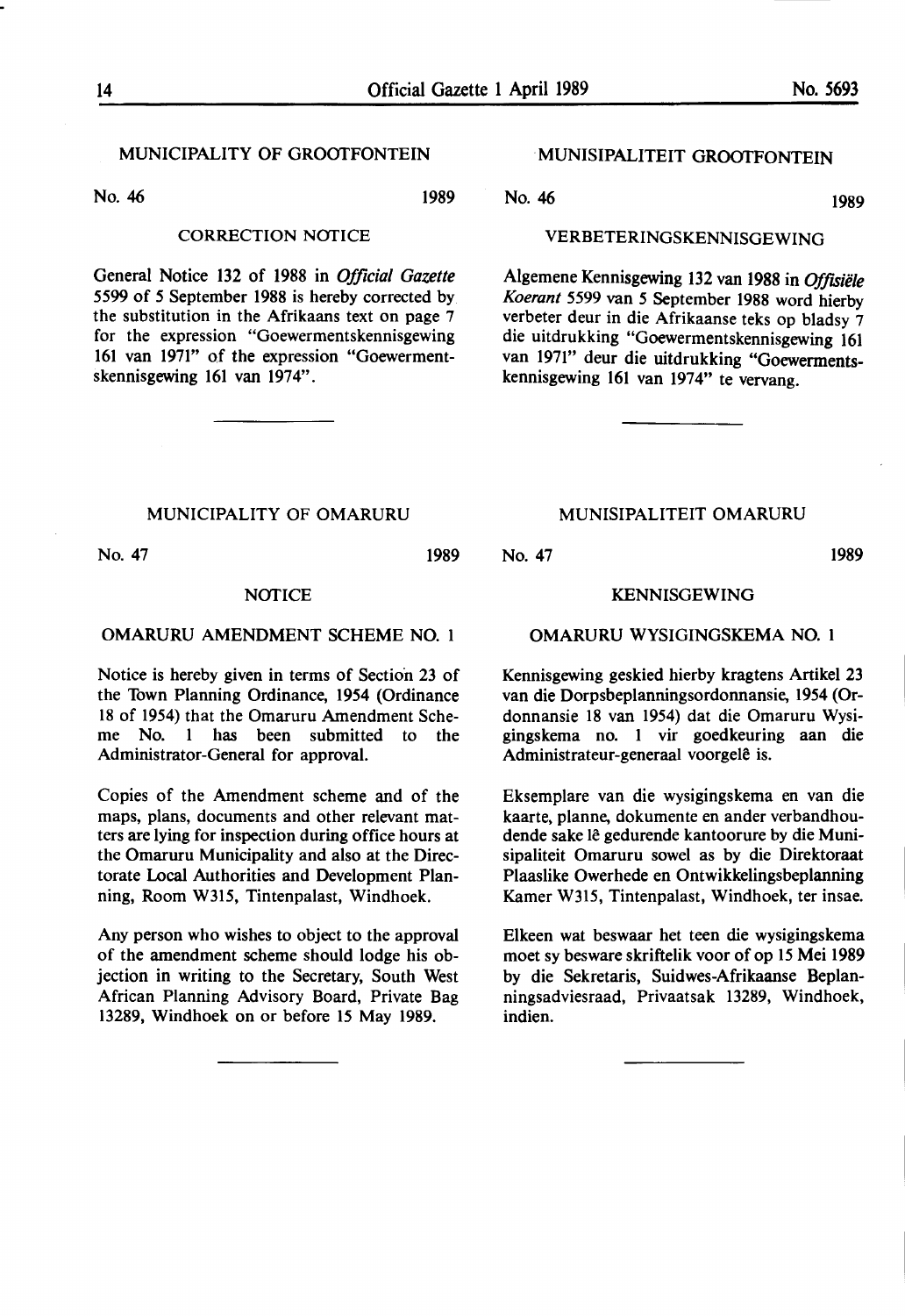#### MUNICIPALITY OF SWAKOPMUND

No. 48 1989

#### **NOTICE**

#### SWAKOPMUND AMENDMENT SCHEME NO. 3

Notice is hereby given in terms of Section 23 of the Town Planning Ordinance, 1954 (Ordinance 18 of 1954) that the Swakopmund Amendment Scheme No. 3 has been submitted to the Administrator-General for approval.

Copies of the Amendment scheme and of the maps, plans, documents and other relevant matters are lying for inspection during office hours at the Swakopmund Municipality and also at the Directorate Local Authorities and Development Planning, Room W315, Tintenpalast, Windhoek.

Any person who wishes to object to the approval of the amendment scheme should lodge his objections in writing to the Secretary, South West African Planning Advisory Board, Private Bag 13289, Windhoek on or before 15 May 1989.

### MUNISIPALITEIT SWAKOPMUND

No. 48 1989

#### KENNISGEWING

## SWAKOPMUND WYSIGINGSKEMA **NO.** 3

Kennisgewing geskied hierby kragtens Artikel 23 van die Dorpsbeplanningsordonnansie, 1954 (Ordonnansie 18 van 1954) dat die Swakopmund Wysigingskema no. 3 vir goedkeuring aan die Administrateur-generaal voorgelê is.

Eksemplare van die wysigingskema en van die kaarte, planne, dokumente en ander verbandhoudende sake lê gedurende kantoorure by die Munisipaliteit Swakopmund sowel as by die Direktoraat Plaaslike Owerhede en Ontwikkelingsbeplanning Kamer W315, Tintenpalast, Windhoek, ter insae.

Elkeen wat beswaar het teen die wysigingskema moet sy besware skriftelik voor of op 15 Mei 1989 by die Sekretaris, Suidwes-Afrikaanse Beplanningsadviesraad, Privaatsak 13289, Windhoek, indien.

No. 49 1989

#### SUMMERDOWN 1DWNSHIP: DEPROCLA-MATION

Notice is hereby given in terms of Section 24(4) of the Townships and Division of Land Ordinance, 1963 (Ordinance 11 of 1963) that an application has been received from the Peri-Urban Development Board, Windhoek, for the deproclamation of Summerdown Township, situated on portion 4 of the farm Summerdown Nr. 333, peri-urban area of Summerdown, Registration-district "L".

Copies of the deproclamation and maps, plans, documents and other relevant matters are lying No. 49 1989

SUMMERDOWN DORP: DEPROKLAMASIE

Kennisgewing geskied hiermee kragtens Artikel 24(4) van die Ordonnansie op Dorpe en Grondverdeling, 1963 (Ordonnansie 11 van 1963) dat aansoek ontvang is van die Raad vir Buitestedelike Ontwikkeling, Windhoek, vir die deproklamering van Summerdown Dorp gelee op Gedeelte 4 van die plaas Summerdown Nr. 333, buitestedelike gebied van Summerdown, Registrasie-afdeling "L".

Afskrifte van die deproklamering, kaarte, planne, dokumente en ander verbandhoudende sake **le**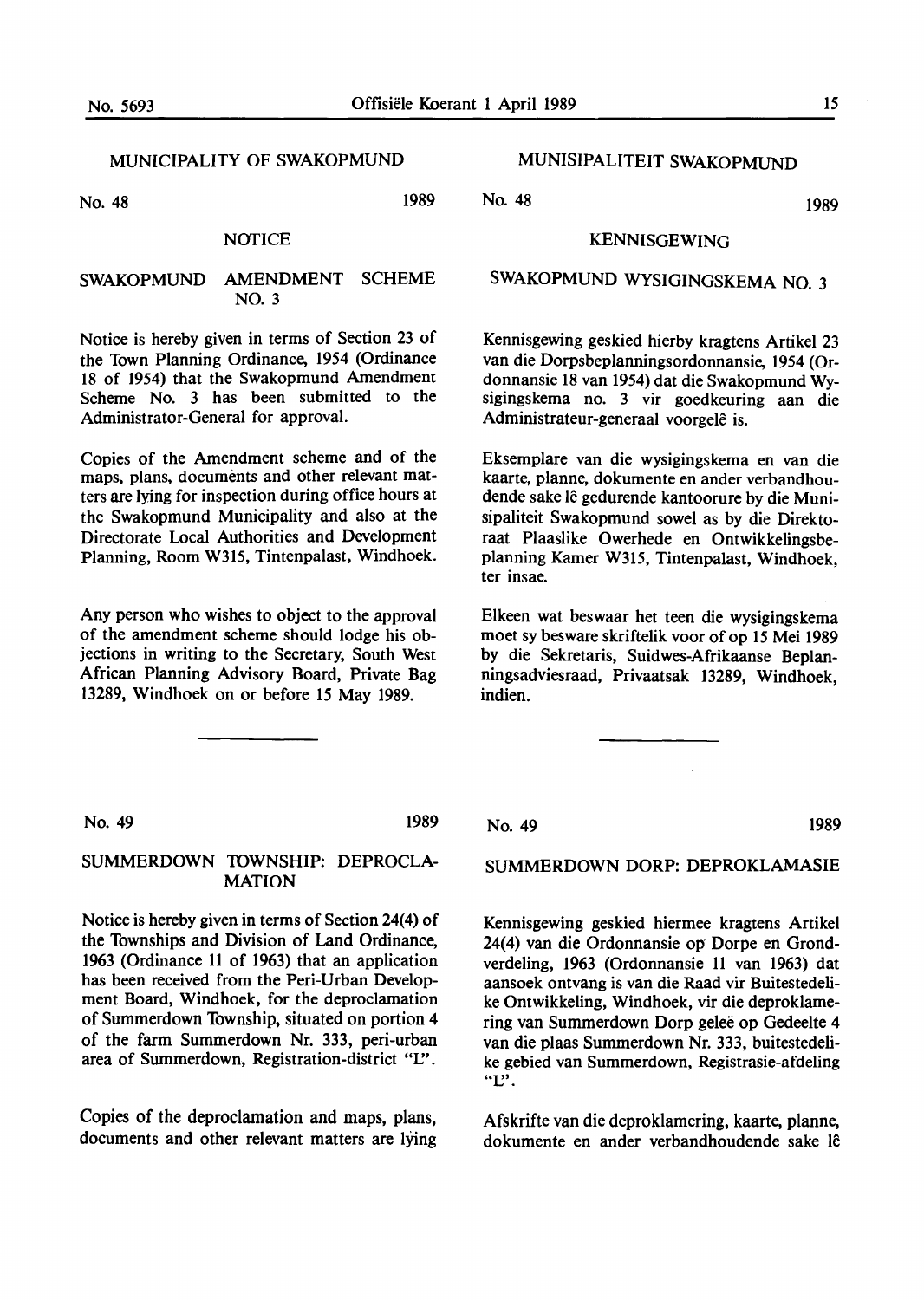for inspection during office hours at the offices of the Peri-Urban Development Board, Windhoek, and also in room W315 of the Tintenpalast, Windhoek.

Any person who wishes to object to the abovementioned application should lodge his objection in writing to the Secretary, South West African Planning Advisory Board (SWAPAB), Private Bag 13289, Windhoek, on or before 1st June 1989.

PERI-URBAN DEVELOPMENT BOARD

No. *50* 1989

#### **NOTICE**

#### RATES AND TAXES OUTSTANDING FIVE YEARS AND LONGER

Notice is hereby given to the registered owners or their successors in title that the undermentioned properties in the Peri-Urban areas, in terms of regulation 6(1) of the Board's Regulations on Rates, will be sold to recover arrear rates and interest should it not be paid within THREE MONTHS from the date of the last publication hereof.

#### **KAMANJAB**

| <b>Registered Owners</b>  | <b>Erf Numbers</b> | Geregistreerde Eienaars    | <b>Erfnommers</b> |
|---------------------------|--------------------|----------------------------|-------------------|
| Odendalia Trust (Pty) Ltd | 10                 | Odendalia Trust (Edms) Bpk | 10                |
| Odendalia Trust (Pty) Ltd | 116                | Odendalia Trust (Edms) Bpk | 116               |
| Odendalia Trust (Pty) Ltd | 133                | Odendalia Trust (Edms) Bpk | 133               |

gedurende kantoorure ter insae by die kantoor van die Raad vir Buitestedelike Ontwikkeling, Windhoek, sowel as in kamer W315 van die Tintenpalast, Windhoek.

Elkeen wat beswaar bet teen bogenoemde deproklamering moet sy beswaar skriftelik by die Sekretaris, Suidwes-Afrikaanse Beplanningsadviesraad (SWABAR), Privaatsak 13289, Windhoek, indien voor of op 1 Junie 1989.

#### **RAAD VIR** BUITESTEDELIKE **ONTWIKKE-LING**

No. *50* 1989

#### **KENNISGEWING**

#### EIENDOMSBELASTING UITSTAANDE VYF JAAR EN LANGER

Kennis geskied hiermee aan die ondergemelde geregistreerde erfeienaars of hul opvolgers in titel, dat die ondergenoemde erwe geleë in buitestedelike gebiede, kragtens regulasie 6(1) van die Raad se Regulasies op Eiendomsbelasting, verkoop sal word ter verhaling van agterstallige eiendomsbelasting en rente, indien u nalaat om dit te betaal binne **DRIE MAANDE** vanaf datum van laaste publikasie hiervan.

#### **KAMANJAB**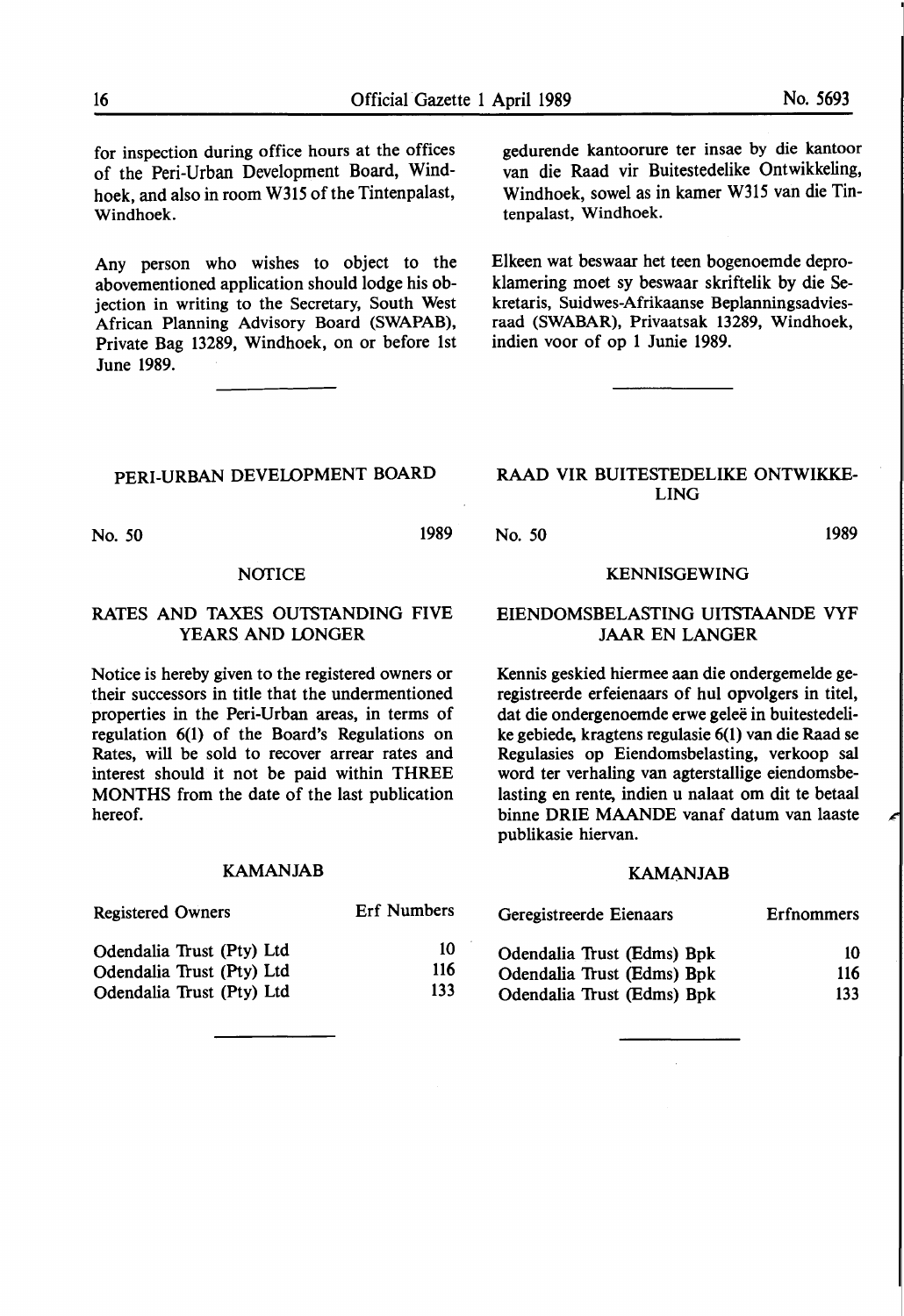#### CENTRAL REVENUE FUND

**Contractor** 

 $\bullet$ 

#### SENTRALE INKOMSTEFONDS

STATEMENT OF EXPENDITURE FOR THE PERIOD 1 APRIL 1988 TO

#### STAAT VAN UITGAWE VIR DIE TYDPERK 1 APRIL 1988 TOT 31 JANUARIE 1989

31 JANUARY 1989

#### DEPARTMENT OF FINANCE, WINDHOEK

#### DEPARTEMENT VAN FINANSIES, WINDHOEK

 $\sim 10^7$ 

| <b>VOTE</b>                                                                                                                                                                                                                                                                                                                                                                                                                                                                                                                                                         | ESTIMATE<br><b>BEGROTING</b>                                                                                                                                                                                                                                                           |                                                                                                                                                                                                                                                                                   | TOTAL 1 APRIL TO 31 JANUARY<br>TOTAAL 1 APRIL TOT 31 JANUARIE                                                                                                                                                                                                                 | <b>BEGROTINGSPOS</b>                                                                                                                                                                                                                                                                                                                                                                                                                                                           | No.            |
|---------------------------------------------------------------------------------------------------------------------------------------------------------------------------------------------------------------------------------------------------------------------------------------------------------------------------------------------------------------------------------------------------------------------------------------------------------------------------------------------------------------------------------------------------------------------|----------------------------------------------------------------------------------------------------------------------------------------------------------------------------------------------------------------------------------------------------------------------------------------|-----------------------------------------------------------------------------------------------------------------------------------------------------------------------------------------------------------------------------------------------------------------------------------|-------------------------------------------------------------------------------------------------------------------------------------------------------------------------------------------------------------------------------------------------------------------------------|--------------------------------------------------------------------------------------------------------------------------------------------------------------------------------------------------------------------------------------------------------------------------------------------------------------------------------------------------------------------------------------------------------------------------------------------------------------------------------|----------------|
|                                                                                                                                                                                                                                                                                                                                                                                                                                                                                                                                                                     | 1988/89                                                                                                                                                                                                                                                                                | 1988/89                                                                                                                                                                                                                                                                           | 1987/88                                                                                                                                                                                                                                                                       |                                                                                                                                                                                                                                                                                                                                                                                                                                                                                | $\overline{a}$ |
|                                                                                                                                                                                                                                                                                                                                                                                                                                                                                                                                                                     | R                                                                                                                                                                                                                                                                                      | R.                                                                                                                                                                                                                                                                                | R                                                                                                                                                                                                                                                                             |                                                                                                                                                                                                                                                                                                                                                                                                                                                                                |                |
| 1. Governmental Affairs<br>2. Finance<br>Statutory Amount<br>3. Civic Affairs and Manpower<br>4. National Education<br>5. Economic Affairs<br>6. Justice<br>Statutory Amount<br>7. Agriculture and Nature Conservation.<br>8. National Health and Welfare<br>9. Water Affairs<br>10. Central Personnel Institution<br>11. Posts and Telecommunications<br>12. Transport<br>13. Defence<br>14. Police<br>Auditor General<br>15.<br>16. Assistance to Authorities<br>17. National Intelligence<br>18. Improvement of Conditions of Service<br>Payment by way of grace | 79 868 000<br>92 513 000<br>193 490 000<br>117 944 000<br>122 813 000<br>25 071 000<br>16 205 000<br>600 000<br>50 442 000<br>94 617 000<br>88 139 000<br>10 590 000<br>78 990 000<br>143 290 000<br>219 784 000<br>147 494 000<br>1 628 000<br>447 452 000<br>4 500 000<br>10 000 000 | 42 756 168<br>76 907 936<br>184 321 119<br>74 677 299<br>100 644 366<br>16 688 769<br>13 645 681<br>592 350<br>39 727 071<br>80 295 156<br>62 389 556<br>6 525 817<br>59 538 730<br>106 302 350<br>133 014 504<br>120 782 642<br>1 578 435<br>352 175 143<br>3 750 000<br>2 9 3 2 | 37 838 216<br>90 926 444<br>158 495 414<br>64 004 872<br>80 882 667<br>86 181 263<br>11 631 537<br>633 309<br>35 074 010<br>70 951 352<br>59 446 650<br>4 691 767<br>54 013 443<br>74 793 900<br>110 746 862<br>91 063 379<br>1 188 334<br>318 625 575<br>3 818 331<br>12 995 | Owerheidsake<br>Finansies<br>Statutêre Bedrag<br>Burgersake en Mannekrag<br>Nasionale Opvoeding<br>Ekonomiese Sake<br>Justisie<br>Statutêre Bedraq<br>Landbou en Natuurbewaring<br>Nasionale Gesondheid en Welsyn<br>Waterwese<br>Sentrale Personeelinstelling<br>Pos- en Telekommunikasiewese<br>Vervoer<br>Verdediging<br>Polisie<br>Ouditeur-generaal<br>Bystand aan Owerhede<br>Nasionale Intelligensie<br>Verbetering van Diensvoorwaardes<br>Betaling by wyse van grasie | 1980           |
| <b>TOTAL</b>                                                                                                                                                                                                                                                                                                                                                                                                                                                                                                                                                        | 1 945 430 000                                                                                                                                                                                                                                                                          | 1 476 316 024                                                                                                                                                                                                                                                                     | 1 355 020 320                                                                                                                                                                                                                                                                 | TOTAAL                                                                                                                                                                                                                                                                                                                                                                                                                                                                         |                |